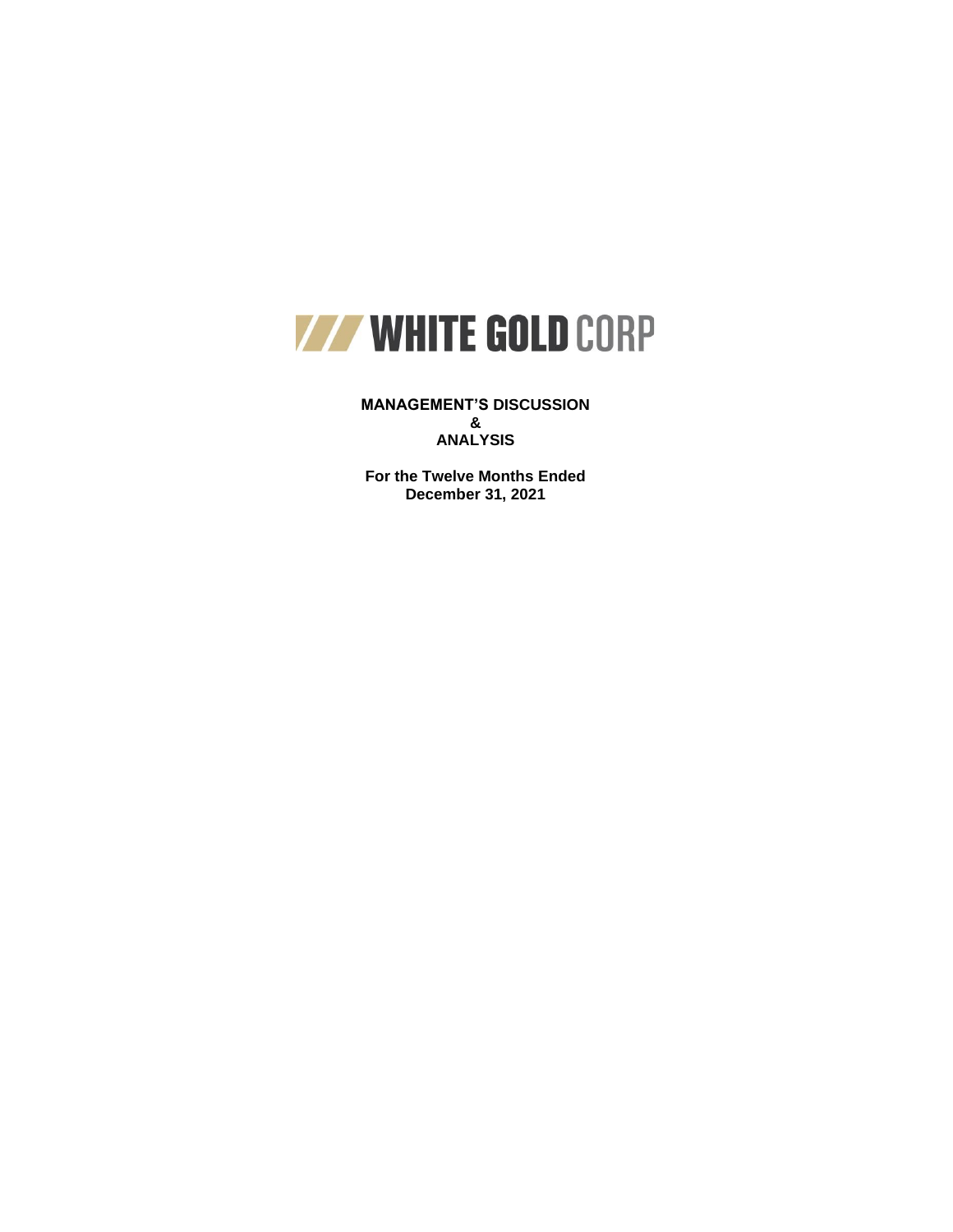The following Management's Discussion and Analysis ("MD&A") as of April 29, 2022 should be read in conjunction with White Gold Corp's (the "Company" or "White Gold") Audited Consolidated Annual Financial Statements for the fiscal year ended December 31, 2021 (together, the "Financial Statements") and accompanying notes thereto which have been prepared in accordance with International Financial Reporting Standards ("IFRS"). All figures are in Canadian dollars. Additional information relating to the Company is available on SEDAR at www.sedar.com.

Management is responsible for the preparation and integrity of the Consolidated Financial Statements, including the maintenance of appropriate information systems, procedures, and internal controls. Management also ensures that information used internally or disclosed externally, including the Consolidated Financial Statements and MD&A, is complete and reliable.

The Company's board of directors (the "Board") follows recommended corporate governance guidelines for public companies to ensure transparency and accountability to shareholders. The Board's audit committee meets with management quarterly to review the Consolidated Financial Statements including the MD&A and to discuss other financial, operating, and internal control matters.

# **Forward-Looking Statements**

Certain statements contained in the following MD&A and elsewhere constitute forward-looking statements. Such forward-looking statements involve a number of known and unknown risks, uncertainties and other factors that may cause the actual results, performance or achievements of the Company to be materially different from any future results, performance or achievements expressed or implied by such forward-looking statements. Often, but not always, forward-looking statements can be identified by the use of words such as "plans", "expects", "budgeted", "scheduled", "estimates", "continues", "forecasts", "projects", "predicts", "intends", "anticipates" or "believes", or variations of, or the negatives of, such words and phrases, or statements that certain actions, events or results "may", "could", "would", "should", "might" or "will" be taken, occur or be achieved. The forward-looking statements in this MD&A speak only as of the date of this MD&A or as of the date specified in such statements. Readers are cautioned not to place undue reliance on these forward-looking statements, which speak only as of the date the statements were made, and readers are advised to consider such forward-looking statements in light of the risks set forth in the Company's filings and herein. Additional information regarding the Company, including copies of the Company's continuous disclosure materials is available through the SEDAR [\(www.sedar.com\)](http://www.sedar.com/).

The table below sets forth the significant forward-looking information included in this MD&A.

| <b>Forward-Looking Information</b>   | <b>Key Assumptions</b>                                    | <b>Most Relevant Risk Factors</b>   |
|--------------------------------------|-----------------------------------------------------------|-------------------------------------|
| The Company's working capital as     | The operating and exploration                             | Unforeseen costs to the             |
| at December 31, 2021 is              | activities of the Company for the                         | Company will arise; any             |
| anticipated to be adequate for it to | twelve month period ending                                | particular operating cost           |
| continue operations for the next 12  | December 31, 2021, and the costs                          | increase or decrease from the       |
| month period ending December         | associated therewith, will be                             | date of the estimation; changes     |
| 31, 2022                             | consistent with the Company's                             | in operating and exploration        |
|                                      | current expectations; and equity                          | activities; changes in economic     |
|                                      | markets, exchange and interest                            | conditions; timing of               |
|                                      | rates and other applicable<br>economic conditions will be | expenditures                        |
|                                      | favourable to the Company.                                |                                     |
|                                      |                                                           |                                     |
| The Company's properties may         | The actual results of the                                 | Commodity price volatility;         |
| contain economic deposits of         | Company's exploration and                                 | uncertainties involved in           |
| minerals                             | development activities will be                            | interpreting geological data and    |
|                                      | favourable; operating, exploration                        | confirming title to acquired        |
|                                      | and development costs will not                            | properties; inability to secure     |
|                                      | exceed the Company's                                      | necessary property rights; the      |
|                                      | expectations; all requisite                               | possibility that future exploration |
|                                      |                                                           |                                     |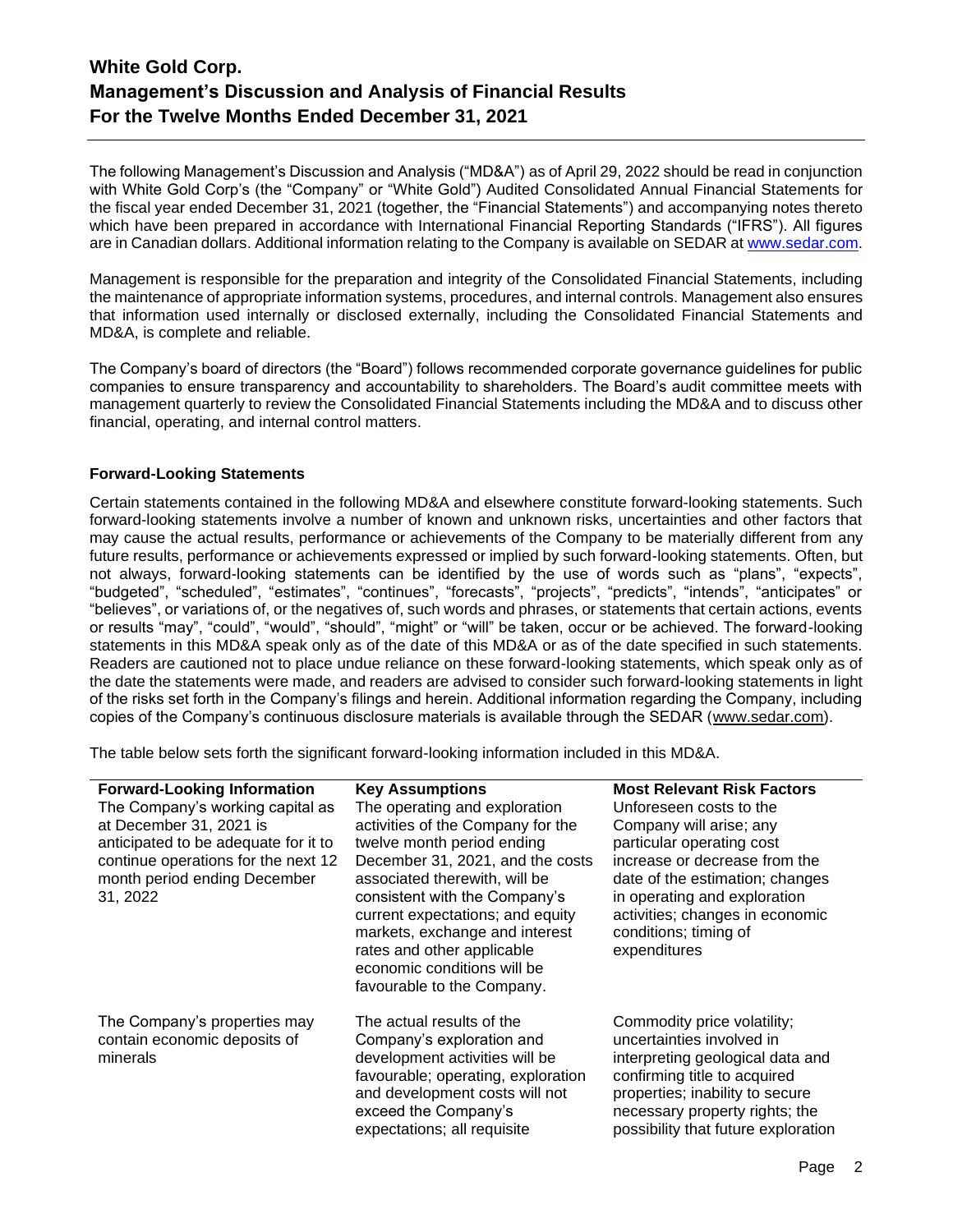|                                                                                                                             | regulatory and governmental<br>approvals for exploration projects<br>and other operations will be<br>received on a timely basis upon<br>terms acceptable to the Company,<br>and applicable political and<br>economic conditions are<br>favourable to the Company; the<br>price of applicable commodities<br>and applicable interest and<br>exchange rates will be favourable<br>to the Company; no title disputes<br>exist or will arise with respect to<br>the Company's properties; and the<br>Company has or will obtain<br>adequate property rights to<br>support its exploration and<br>development activities. | results will not be consistent with<br>the Company's expectations;<br>increases in costs;<br>environmental compliance and<br>changes in environmental and<br>other applicable legislation and<br>regulation; interest rate and<br>exchange rate fluctuations;<br>changes in economic and<br>political conditions                                                           |
|-----------------------------------------------------------------------------------------------------------------------------|----------------------------------------------------------------------------------------------------------------------------------------------------------------------------------------------------------------------------------------------------------------------------------------------------------------------------------------------------------------------------------------------------------------------------------------------------------------------------------------------------------------------------------------------------------------------------------------------------------------------|----------------------------------------------------------------------------------------------------------------------------------------------------------------------------------------------------------------------------------------------------------------------------------------------------------------------------------------------------------------------------|
| Planned exploration activities,<br>including, but not limited to, the<br>2022 Exploration Program                           | The Company will carry out its<br>exploration activities as planned;<br>the actual results of the<br>Company's exploration and<br>development activities will be<br>favourable                                                                                                                                                                                                                                                                                                                                                                                                                                       | The Company may need to modify<br>plans for exploration activities<br>depending on results, costs,<br>permitting and timing of such<br>activities, including any disruption<br>to planned exploration and<br>operational activities caused by<br>COVID-19; the possibility that<br>future exploration results will not<br>be consistent with the Company's<br>expectations |
| Timing and payments of any<br>royalties payable (including<br>advance royalty payments) on the<br>properties of the Company | That royalty payments will be<br>made when due                                                                                                                                                                                                                                                                                                                                                                                                                                                                                                                                                                       | That royalty payments will not be<br>made when due                                                                                                                                                                                                                                                                                                                         |

Accordingly, readers should not place undue reliance on forward-looking statements. The Company does not undertake to update any forward-looking statements, except in accordance with applicable securities laws.

Inherent in forward-looking statements are risks, uncertainties and other factors beyond the Company's ability to predict or control. Please also make reference to those risk factors identified or otherwise indirectly referenced in the "Risks and Uncertainties" section below. Readers are cautioned that the above chart does not contain an exhaustive list of the factors or assumptions that may affect the forward-looking statements contained in this MD&A, and that the assumptions underlying such statements may prove to be incorrect. Actual results and developments are likely to differ, and may differ materially, from those expressed or implied by the forward-looking statements contained in this MD&A.

Forward-looking statements involve known and unknown risks, uncertainties and other factors that may cause the Company's actual results, performance or achievements to be materially different from any of its future results, performance or achievements expressed or implied by forward-looking statements. All forward-looking statements herein are qualified by this cautionary note. Accordingly, readers should not place undue reliance on forwardlooking statements. The Company undertakes no obligation to update publicly or otherwise revise any forwardlooking statements whether as a result of new information or future events or otherwise, except as may be required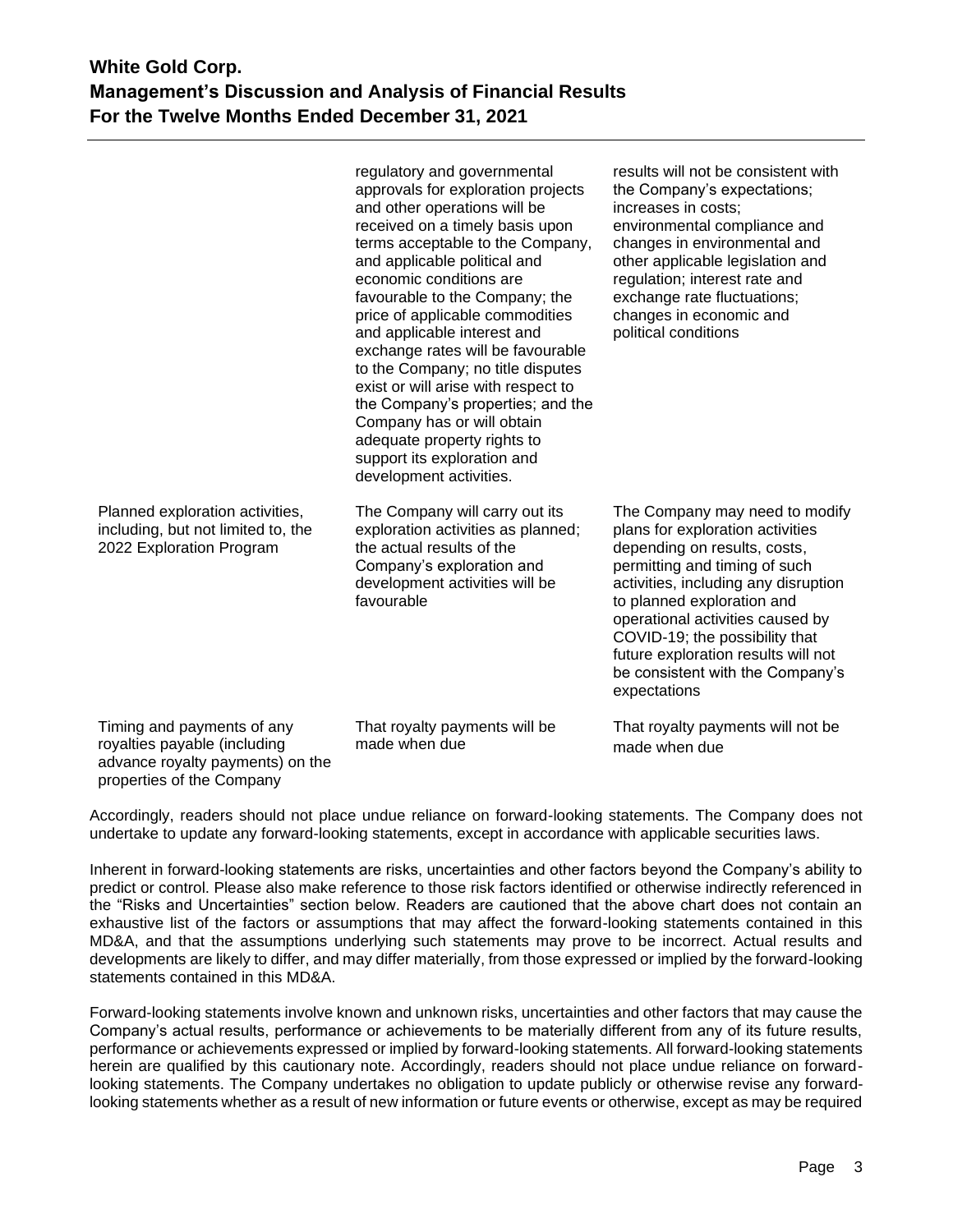by law. If the Company does update one or more forward-looking statements, no inference should be drawn that it will make additional updates with respect to those or other forward-looking statements, unless required by law.

# **History of Business**

The Company was incorporated on March 26, 1987, under the provisions of the Company Act of British Columbia and was transitioned to the *Business Corporations Act (British Columbia)* on September 30, 2005. The Company changed its name to "G4G Capital Corp." on January 23, 2015. The Company is classified as a 'Junior Natural Resource-Mining' company.

The Company then changed its name to "White Gold Corp." on December 19, 2016, and in connection with its rebranding, the Company registered to continue its corporate existence in the Province of Ontario.

The Company's head office is located at 82 Richmond Street East, Toronto, Ontario, Canada and the common shares of the Company (the "Common Shares") are listed on the TSX Venture Exchange (the "TSXV") under the symbol "WGO".

# **Company Overview**

White Gold Corp. is in the business of acquiring and exploring mineral properties. The Company owns a portfolio of 17,584 quartz claims across 30 properties covering 349,824 hectares representing approximately 40% of the Yukon's White Gold District in Canada (the "White Gold District"). The properties range from grass roots to more advanced exploration projects, including the Golden Saddle and Arc deposits, purchased from Kinross Gold Corporation ("Kinross") in 2017 and the VG Deposit, purchased from Comstock Metals Ltd. ("Comstock") in 2019. Certain portions of the claim packages are bordered by properties with gold and copper deposits owned by Newmont Corporation and Western Copper & Gold Corporation. The Company is in the process of conducting exploration activities on its properties.

In 2017, the Company conducted exploration work on the newly acquired White Gold property (the "White Gold property") with the goal of validating historic drilling and working towards calculating a current mineral resource estimate. Exploration work was also performed on various other properties which are included in its regional package. The work identified numerous new anomalies/prospects through the soil sampling, GT Probe, IP-Resistivity, and DIGHEM airborne geophysical surveys that warranted follow up work in subsequent exploration campaigns. Rotary air blast (RAB) drill results on these regional properties also validated earlier stage exploration work, warranting further follow up.

Exploration in 2018 was focused mainly on two properties. On the White Gold property both reverse circulation (RC) and diamond drilling was carried out to further define and expand the Golden Saddle and Arc resources and to test additional targets on the property. On the JP Ross property the high-grade Vertigo discovery was assessed through rock sampling, trenching and RAB and RC drilling. Significant results from 2019 exploration included the new high-grade discovery of the Titan target, drill results from the Vertigo, and from the Ryan's Surprise and Golden Saddle West areas along trend from the Golden Saddle deposit, along with those from numerous regional targets on the White Gold (Ulli's Ridge, Mackinnon, others) and JP Ross (Stage Fright, Frenzy, Sabotage, others) properties.

The current Mineral Resource Estimate for the Golden Saddle and Arc deposits, with an effective date of May 15, 2020, includes an Indicated Resource of 1,139,900 ounces of gold within 15,571,000 tonnes at 2.28 g/t Au and an Inferred Resource of 402,100 ounces of gold within 9,001,000 tonnes at 1.39 g/t Au.

In 2021, the Company has continued to conduct exploration with the goal of identifying areas with potential to add resources proximal to its flagship Golden Saddle and Arc deposits, located on the White Gold property, as well as test several regional targets on its extensive land package, including the highly prospective Betty property located in the southern part of the Company's land package.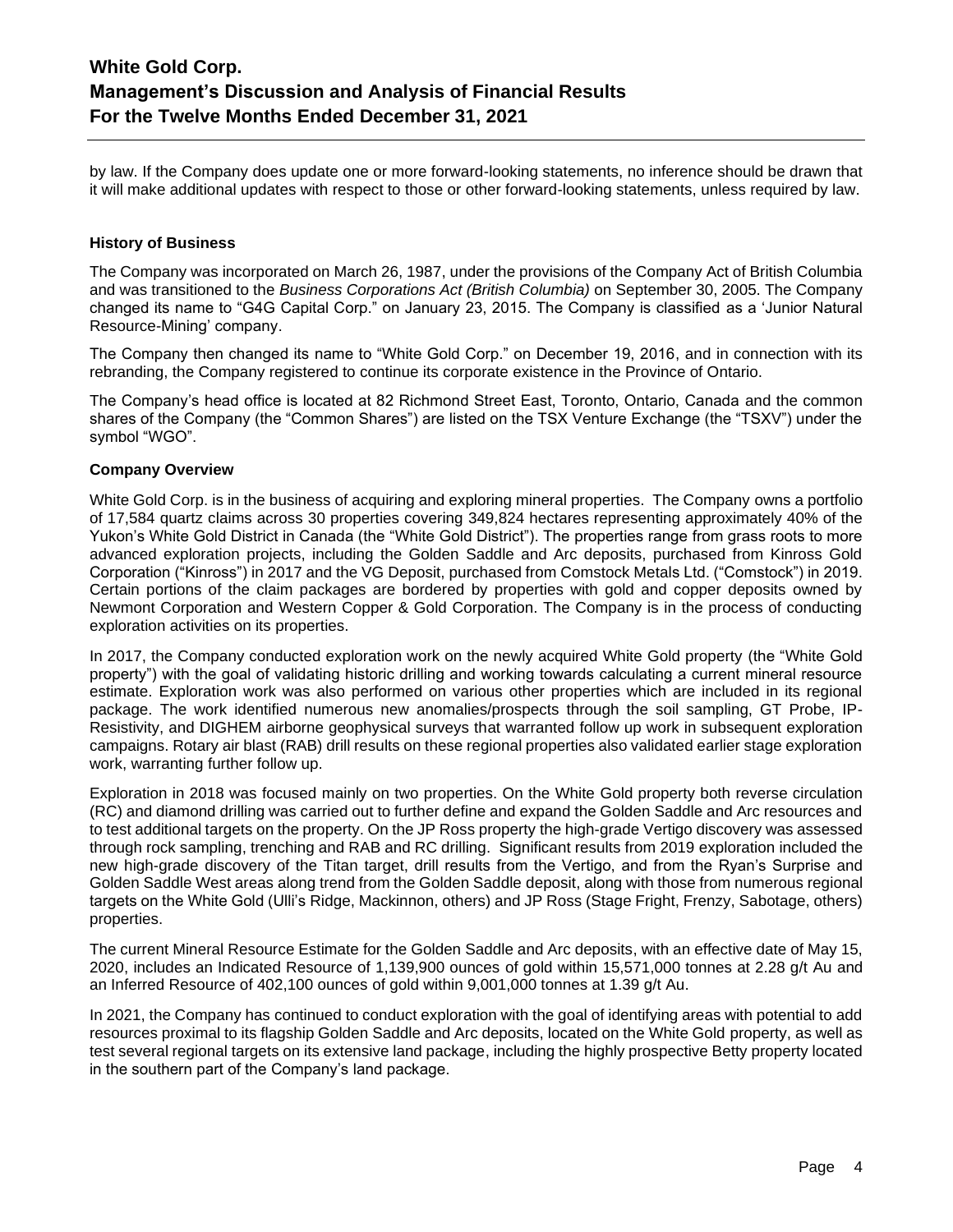# **Company Update**

On March 1, 2019, the Company acquired the QV Gold Project, comprised of 16,335 hectares (40,000 acres) in the Yukon's White Gold District, from Comstock Metals Ltd. ("Comstock"), in consideration for payment of \$375,000 cash, and the issuance of 1,500,000 common shares of the Company and 375,000 share purchase warrants to Comstock. Each warrant is exercisable into one additional common share of the Company for a period of three years at an exercise price of \$1.50. The property is subject to a 2.0% underlying net smelter return royalty (NSR), of which 1.0% may be purchased for \$2,500,000. Annual cash advance payments of \$25,000, deductible against the royalty, are payable until commencement of commercial production.

On July 15, 2019, the Company filed an updated technical report entitled "Independent Technical Report for the White Gold Project, Dawson Range, Yukon, Canada" (the "**2019 White Gold Technical Report**"), dated effective June 10, 2019, prepared for the Company by Arseneau Consulting Services Inc., which includes the Company's updated mineral resource estimate for the White Gold Property covering the Golden Saddle and Arc deposits. A copy of the 2019 White Gold Technical Report is available on SEDAR at [www.sedar.com.](http://www.sedar.com/)

On July 10, 2020, the Company filed an updated technical report entitled "Technical Report for the White Gold Project, Dawson Range, Yukon, Canada" (the "**2020 White Gold Technical Report**"), dated effective May 15, 2020, prepared for the Company by Arseneau Consulting Services Inc. and A. Hamilton, which includes the Company's updated mineral resource estimate for the White Gold Property, covering the Golden Saddle and the Arc deposits. A copy of the 2020 White Gold Technical Report is available on SEDAR at [www.sedar.com.](http://www.sedar.com/)

On August 24, 2020, the Company filed a final short form base shelf prospectus (the "**Shelf Prospectus**") with the securities regulatory authorities in each of the provinces and territories of Canada other than Quebec. The Shelf Prospectus will allow the Company to make offerings of up to \$50 million of any combination of common shares, warrants, subscription receipts, units and debt securities (collectively, the "**Securities**"). The Shelf Prospectus will be effective for a 25-month period, expiring in September 2022. The specific terms of any offering of Securities, including the detailed use of proceeds from any offering, will be set forth in a supplement to the Shelf Prospectus. A copy of the Shelf Prospectus is available under the Company's issuer profile on SEDAR at [www.sedar.com.](http://www.sedar.com/)

On December 24, 2021, the Company filed an updated technical report entitled "Technical Report for the QV Project, Yukon, Canada" (the "**2021 QV Technical Report**"), dated effective October 15, 2021, prepared for the Company by Arseneau Consulting Services Inc., which includes the Company's updated mineral resource estimate for the VG Property, covering the QV deposit. A copy of the 2021 QV Technical Report is available on SEDAR at [www.sedar.com.](http://www.sedar.com/)

# **Discussion of Operations**

The White Gold property hosts the Company's Golden Saddle and Arc deposits. Gold mineralization at the White Gold property is associated with quartz veins emplaced along brittle structures, and the project hosts several gold occurrences, the Golden Saddle and Arc being the most explored to date. The current drill hole database for the property comprises 428 holes totalling 103,966 m, which includes 280 diamond and RC holes totalling 75,166 m for the resource area (Golden Saddle, Arc and GS West) and 148 holes (diamond, RC and RAB) totalling 28,800 m on 13 additional exploration targets.

The 2020 White Gold Technical Report recommends that the Company continue to explore the White Gold property. A two-phase exploration program is recommended with the second phase program being contingent on positive results from the first phase. Specifically, the first phase includes 8,500 m of diamond drilling, with 5,000 m to be focussed on assessing areas of additional resource potential in close proximity to the current resource zones. An additional 3,500 m of proposed drilling is recommended to advance other exploration targets on the property, pending the results of continued exploration activities.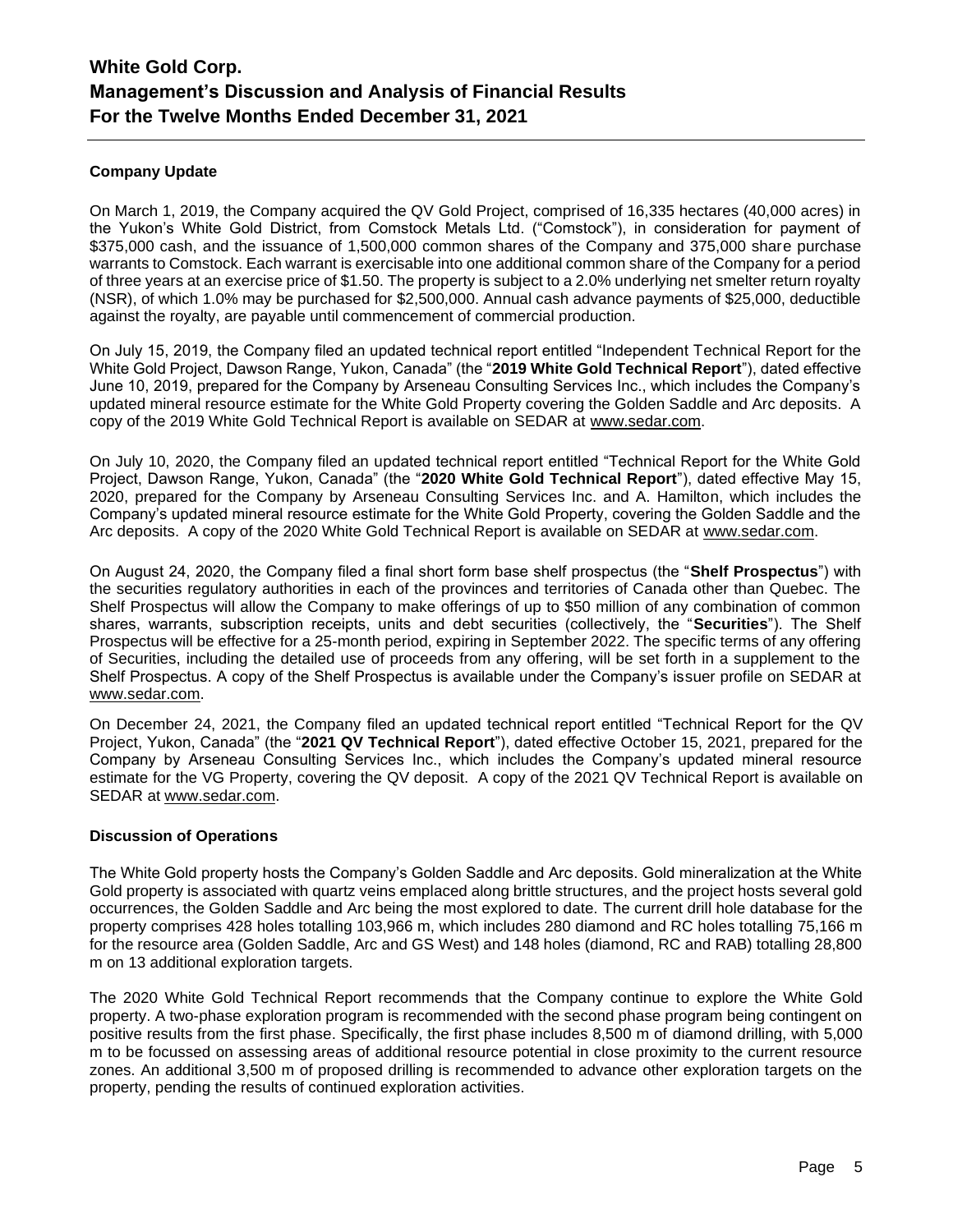The following table summarizes the Company's current exploration program on the White Gold property, total estimated costs to complete the exploration program, and total expenditures incurred to date:

| <b>Activities Completed</b> | <b>Plans for the Project</b>                | <b>Estimated</b><br>Cost to<br><b>Complete</b> | <b>Expenditures</b><br>Incurred to<br>Date |
|-----------------------------|---------------------------------------------|------------------------------------------------|--------------------------------------------|
| - Pit evaluation report     | - Geologic mapping and prospecting          | Phase I -                                      | \$3,605,000                                |
| - Updated                   | - Soil sampling                             | \$5,000,000                                    |                                            |
| - Technical report          | - Geologic mapping and prospecting          |                                                |                                            |
| - Geologic mapping and      | - Soil sampling                             | Phase II -                                     |                                            |
| prospecting                 | - GT probe sampling                         | \$5,000,000                                    |                                            |
| - Soil sampling             | - RAB exploration drilling                  |                                                |                                            |
| - GT probe sampling         | - Diamond drilling                          |                                                |                                            |
| - RAB exploration drilling  | - Ultra high-resolution drone imagery/LIDAR |                                                |                                            |
| - Diamond drilling          | - Ground magnetics and VLF surveying        |                                                |                                            |
| - Ground magnetics and      | - Updated Technical report                  |                                                |                                            |
| <b>VLF</b> surveying        |                                             |                                                |                                            |

# **Exploration and Evaluation Assets**

#### **White Gold District Portfolio (Yukon, Canada)**

The following is a description of the Company's more significant claim areas, properties and/or targets in the White Gold District organized by geographic area.

All assessment reports referenced below are publicly available through the Government of the Yukon - Department of Energy, Mines and Resources.

# **White-Stewart Area**

The White-Stewart area consists of 12 properties stretching north-south which form the core of the Company's White Gold District portfolio. Collectively the properties comprise 110,012 claims totalling 198,447 hectares and are 100% owned by the Company, representing approximately 57% of the portfolio. The properties represent a mix of projects at various stages of exploration including advanced-stage with mineral resources identified (Golden Saddle and Arc deposits on the White Gold property, and the VG deposit on the QV-Yellow property), discoverystage where gold in bedrock discoveries have been made (e.g. Vertigo zone on the JP Ross property, and Titan zone on the HEN property), and early-stage (Barker, Black Fox, Black Hills Creek, Brew, Pedlar, etc.).The properties are variably accessible by road, airstrip, barge and helicopter. Exploration and potential future development of these projects is expected to benefit significantly from the approved Resource Gateway project, a jointly funded program involving the Government of Canada, Government of Yukon and industry, which includes upgrading a haul road connecting Newmont's Coffee gold project with Dawson City some 130 km to the north.

#### White Gold Property

The White Gold property is located 95 km south of Dawson City, Yukon. The property's 1,792 claims totaling 34,892 hectares are 100% owned by the Company. The property has road access to an airstrip and barge landing, and has a fully operational exploration camp at Thistle Creek. The property has two deposits with mineral resource estimates, the Golden Saddle and Arc deposits.

#### *Golden Saddle and Arc Deposits*

The Golden Saddle deposit consists of northeast trending, moderately north dipping zones of structurally controlled gold mineralization associated with disseminated to fracture-controlled pyrite, quartz flooded breccias, and stockwork quartz veins with strong quartz-sericite-illite-ankerite alteration within a meta-volcanic and metaintrusive package broadly consisting of felsic orthogneiss, amphibolite, and ultramafic units. The mineralized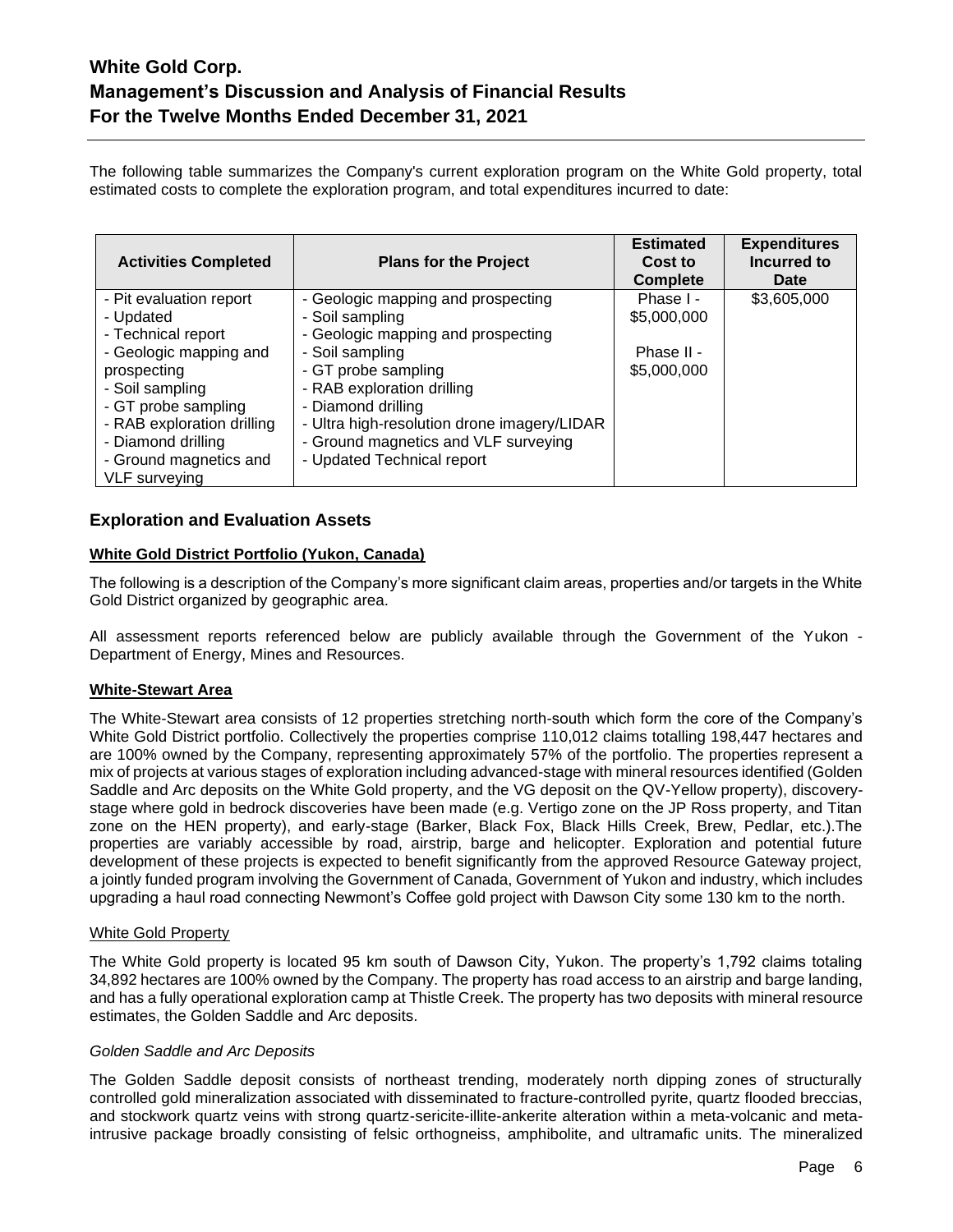zone(s) come to surface and have been traced for approximately 500 m along strike, and to over 400 m depth. Mineralization on all zones is open along strike, down dip and down plunge with grades increasing at depth.

The Arc deposit consists of shallowly northerly dipping lenses of mineralization developed in fracture zones in banded quartzites, where gold mineralization is associated with silicification and the addition of veinlets of arsenopyrite, pyrrhotite, and graphite, with minor pyrite and sphalerite. The zones have been traced for up to 1300 m along strike and 300 m down dip.

On July 10, 2020, the Company filed the **2020 White Gold Technical Report**, which includes the Company's updated mineral resource estimate for the White Gold property, covering the Golden Saddle and the Arc deposits. A copy of the 2020 White Gold Technical Report is available on SEDAR at [www.sedar.com.](http://www.sedar.com/)

The updated and current mineral resources for the Golden Saddle and Arc deposits as estimated by Arseneau Consulting Services Inc. are summarized below:

| 2020 Mineral Resource Estimate |             |                       |                  |                          |                |                               |
|--------------------------------|-------------|-----------------------|------------------|--------------------------|----------------|-------------------------------|
| Area                           | <b>Type</b> | <b>Classification</b> | Cut-off<br>(g/t) | <b>Tonnes</b><br>(000's) | Grade<br>(g/t) | <b>Contained Gold</b><br>(oz) |
|                                |             | Indicated             |                  | 14,815                   | 2.31           | 1,098,300                     |
| Open Pit                       | Inferred    | 0.5                   | 3,454            | 1.43                     | 159,100        |                               |
| <b>Golden Saddle</b>           |             | Indicated             |                  | 143                      | 4.53           | 20,800                        |
|                                | Underground | Inferred              | 3.0              | 326                      | 4.33           | 45,300                        |
|                                |             | Indicated             |                  | 613                      | 1.06           | 20,800                        |
| <b>Arc</b>                     | Open Pit    | 0.5<br>Inferred       |                  | 5,221                    | 1.18           | 197,700                       |

*1. Mineral Resources which are not Mineral Reserves do not have demonstrated economic viability.*

*2. The estimate of Mineral Resources may be materially affected by environmental, permitting, legal, title, taxation, sociopolitical, marketing, or other relevant issues.*

*3. The Inferred Mineral Resource in this estimate has a lower level of confidence than that applied to an Indicated Mineral Resource and must not be converted to a Mineral Reserve. It is reasonably expected that the majority of the Inferred Mineral Resource could be upgraded to an Indicated Mineral Resource with continued exploration.*

*4. The Mineral Resources in this report were estimated using the Canadian Institute of Mining, Metallurgy and Petroleum (CIM), CIM Standards on Mineral Resources and Reserves, Definitions and Guidelines prepared by the CIM Standing Committee on Reserve Definitions and adopted by the CIM Council.*

*5. Indicated and Inferred ounces were determined using the following assumptions: gold price of US\$1,400/oz, average gold recovery of 94% on the Golden Saddle and 85% on the Arc (based on preliminary metallurgical test work), pit slope of 50 degrees, mining cost of CAN\$2.50/tonne mined, processing costs of CAN\$15.00/tonne milled, G&A costs of CAN\$5.00/tonne milled, and a US:CAN exchange rate of 0.77. These assumptions are subject to the completion of a detailed economic analysis and are not to be interpreted as such.*

The 2020 updated mineral resource estimate comprises an Indicated Mineral Resource of 1,139,900 gold ounces within 15,571,000 tonnes at 2.28 g/t gold and Inferred Mineral Resource of 402,100 gold ounces within 9,001,000 tonnes at 1.39 g/t gold. This represents an approximately 25% increase in mineral resources compared to the 2018 estimate, with a roughly 18% increase in Indicated Resources and 42% increase in Inferred Resources. The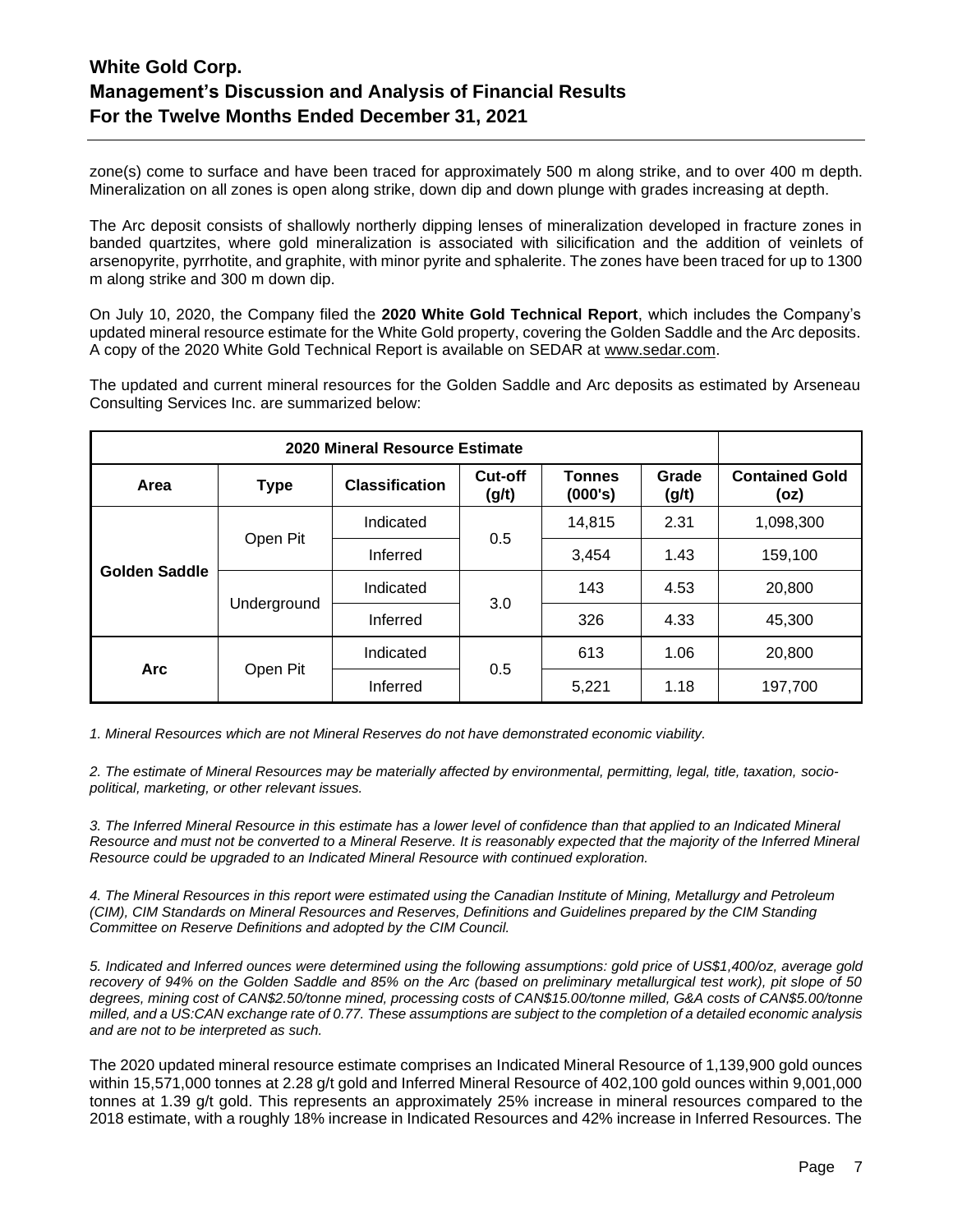increase at the Golden Saddle deposit was due to additions that included the 2018 GS West Zone discovery, expansion of the GS Main and Footwall Zones and expansion of potential underground ounces. Increases at the Arc deposit were primarily driven by 2018 drilling and updated geologic modelling.

In addition to the Golden Saddle and Arc deposits, numerous other targets exist on the White Gold property on which the Company is conducting evaluation and systematic follow-up work, including drill testing. Two recent discoveries, the GS West and Ryan's Surprise, were found through the Company's exploration efforts in 2018.

# *GS West*

The GS West zone was discovered in 2018 and is located approximately 750 m west and on trend with the Golden Saddle deposit. The initial 2019 drilling on the GS West was designed to step-out in all directions and evaluate the geometry of the GS West zone beyond the limits of the resource estimate, and successfully outlined a western extension to the zone, while limiting it down dip. The discovery highlights the potential for additional, near surface zones of mineralization adjacent to the Golden Saddle.

Mineralization at the GS West zone is hosted in a strongly sheared felsic orthogneiss unit with abundant coarsegrained potassium feldspar augens. The mineralization is similar to Golden Saddle and consists of disseminated to fracture-controlled pyrite associated with moderate to strong sericite-clay alteration. Based on the drilling conducted to date, the mineralization appears to be strongest near contacts of the orthogneiss with overlying mafic gneiss/schist units (amphibolite) and/or a lower meta-sedimentary package of banded biotite quartz gneiss. The felsic orthogneiss unit adjacent to these contacts is commonly pervasively sericitized with localized zones of brecciation and minor quartz veining and up to 5% pyrite mineralization.

Highlights in the GS West area include diamond drill hole WHTGS180D0184 which returned 1.92 g/t Au over 24.00 m from 117.00 m depth including 2.97 g/t Au over 10.00 m from 118.0 0 m, and hole WHTGS19D0200 which intersected 1.00 g/t Au over 25.85 m from 14.15 m depth, including 1.40 g/t Au over 12.00 m from 28 m depth.

The GS West drill holes cut the mineralization at differing angles, and therefore have different true widths relative to the intersection length. In general, the true width at GS West is estimated to be 60% to 100% of the stated interval lengths.

# *Ryan's Surprise*

The Ryan's Surprise target is located approximately 2 km west of the Golden Saddle deposit and consists of goldin-soil anomalies (trace up to 1576 ppb Au) associated with a distinct east-west striking structure which is identified in LiDAR imagery, airborne DIGHEM geophysics, and induced polarization (IP)-resistivity surveys. The area along trend from the Golden Saddle deposit westward to the Ryan's Surprise has historically been unexplored, and exploration drilling in 2018 encountered mineralization that demonstrates the potential for a significant zone of gold mineralization.

Exploration drilling in this general area had previously been with holes drilled primarily to the south. A revised geological interpretation in 2019 indicated that the mineralized zone may strike west-southwest and dip steeply to the south-southeast. Two diamond drill holes completed in 2019 drilled to the north to test this interpretation and both intersected mineralization. Highlights of the 2019 diamond drilling included hole WHTRS19D011 which returned 8.22 g/t Au over 1.0 m from 33.0 m depth, and WHTRS19D012 which returned 2.66 g/t Au over 11.00 m from 93.00 m, 2.85 g/t Au over 4.14 m from 142.22 m, and 2.07 g/t Au over 21.00 m from 154.00 m, including 3.55 g/t Au over 8.42 m from 164.58 m. For these two 2019 drill holes true widths are estimated to be 55% to 75% of the intersection length.

In 2020 the Company drilled 6 exploration diamond drill holes totalling 1,632.5 m on the Ryan's Surprise target, which was carried on three 50 m spaced cross-sections to test for extensions of mineralization along strike and down dip, and to further evaluate the geological/structural interpretation (see Company News Release dated October 14, 2020). All drill holes encountered multiple gold intercepts, several of which are amongst the highest-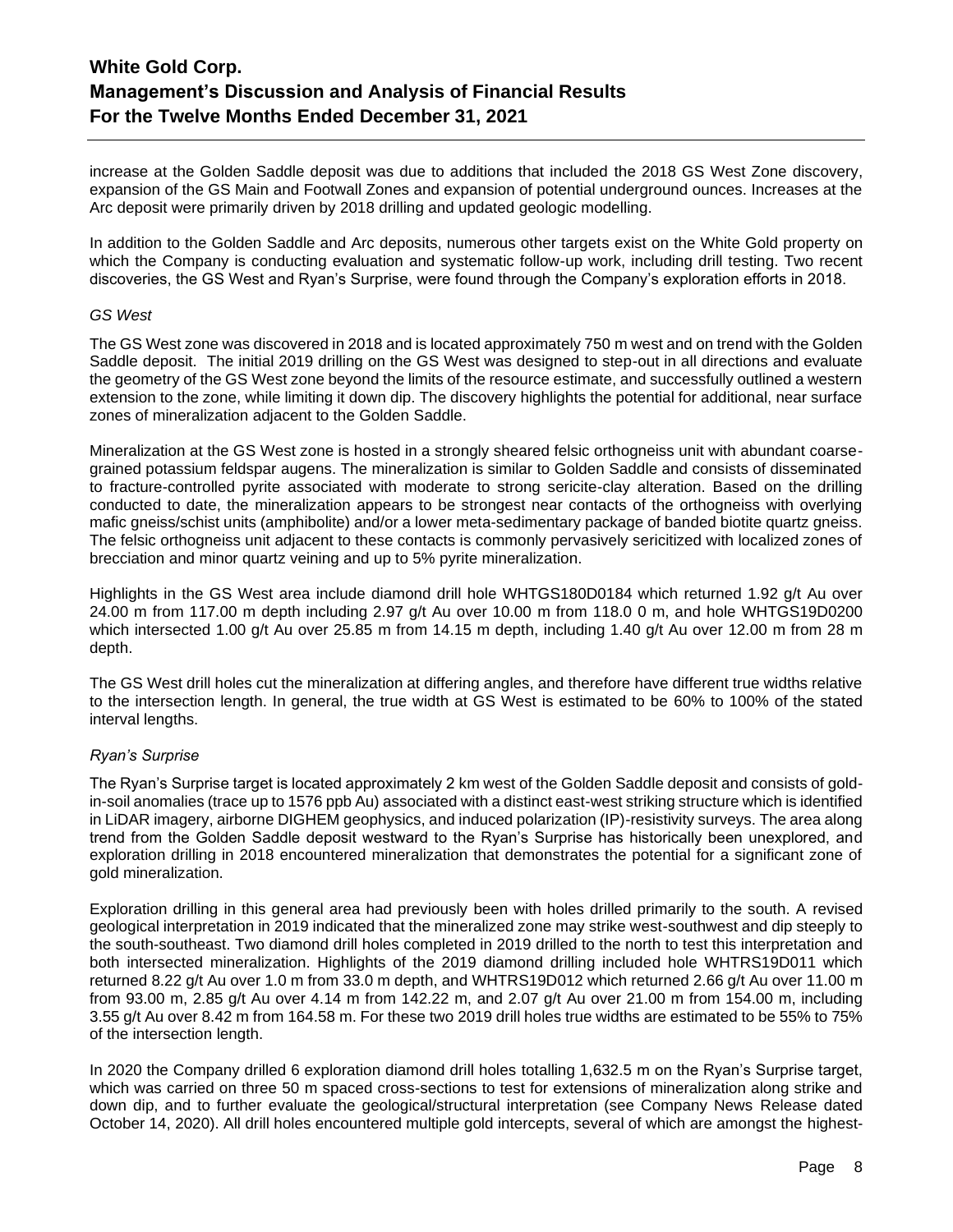grade intercepts encountered to date on the White Gold property. High-grade gold intercepts were encountered in 5 of 6 holes including 17.40 g/t Au over 3.47 m in WHTRS20D013, 12.80 g/t Au over 1.00 m in WHTRS20D014, 9.10 g/t Au over 1.00 m in WHTRS20D015, 10.96 g/t Au over 3.76 m in WHTRS20D017 and 8.69 g/t Au over 12.30 m in WHTRS20D018. Interpretation based on structural data from downhole optical televiewer surveys suggests that mineralization is hosted in multiple northwesterly striking, moderately to steeply southwest dipping zones.

Also in 2020, the Company carried out a GT Probe sampling program west of its flagship Golden Saddle and Arc deposits on the White Gold property. Ten GT Probe lines totalling 403 samples were completed on three separate targets – Ulli's Ridge, Minneapolis Creek and Ryan's Surprise located within a 6.5 km long x 1.0 km wide, northsouth trend of anomalous soil geochemistry. At Ulli's Ridge, all 6 probe lines returned anomalous gold with the northern portion of line WHTGTP20-003 encountering a 25 m wide zone averaging 2.119 g/t Au including 8.516 g/t Au. At Ulli's Ridge the southern portion of line WHTGTP20-008 encountered a 10 m wide zone that averaged 3.126 g/t Au including 4.6 g/t Au. At Minneapolis Creek, anomalous gold was returned from several zones including a 40 m wide zone averaging 0.427 g/t Au on line WHTGTP20-005 and a 20 m wide zone averaging 0.393 g/t Au on line WHTGTP20-006.

# QV – Yellow Property

The original QV property, which consisted of 822 claims, was acquired from Comstock in early 2019. The property was subsequently combined with the Company's adjacent Yellow property claims to form the current QV – Yellow property, which comprises 988 claims totalling 19,406 hectares. The property hosts the VG deposit which consists of a series of shallowly northerly dipping lenses of gold bearing mineralization that are almost identical in structural, alteration and mineralogical characteristics to the Golden Saddle deposit on the Company's White Gold property. The mineralized zone(s) come to surface and have been traced for approximately 450 m along strike, to over 500 m depth, and remain open in multiple directions. In addition to the VG deposit, other target areas are known on the QV – Yellow property that the Company believes warrant further exploration.

There is a historic Mineral Resource Estimate for the VG deposit that includes an Inferred Resource of 230,000 ounces contained within 4,390,000 tonnes grading 1.65 g/t Au. There are no indicated Mineral Resources at the VG deposit.

Historic exploration results for the original QV property are summarized in the National Instrument 43-101 – Standards of Disclosure for Mineral Projects ("NI 43-101") technical report on the QV Project with an effective date of June 30, 2014, prepared for Comstock Metals Ltd. by Jean Pautler, P.Geo and Ali Shakar, P.Eng. The report referenced above is available on SEDAR at [www.sedar.com](http://www.sedar.com/) filed under Comstock Metals Ltd.

In 2019 the Company completed 8 RC drill holes totalling 870.2 m on the VG deposit. The holes were designed to step-out on the deposit along strike to the northeast and southwest, evaluate gaps in the historic resource model, and twin historic diamond drill holes for QA/QC purposes. The results confirmed mineralization extends a minimum of 110 m to the northeast of the current historic resource area, added continuity to the existing resource, and twinning produced results for grade and intersected widths that were very similar to those from historic diamond drill holes. Hole QVVVGRC19-001, a step out along strike to the northeast, returned 2.09 g/t Au over 10.67 m from 4.57 m depth, and hole QVVVGRC19-006, an infill hole, returned 1.61 g/t Au over 30.48 m from 86.87 m.

# JP Ross Property

The road accessible JP Ross property is located approximately 70km south of Dawson City, Yukon, and consists of 2,849 claims totalling 57,125 hectares which cover numerous placer gold creeks. Historic exploration performed on the property by Underworld Resources and Kinross includes geochemical surveys, trenching, airborne magnetic and radiometric surveys, and 8,592 m of diamond drilling in 64 holes. Fourteen (14) target areas are currently known, and large portions of the property are underexplored (see Yukon assessment report Nos. 096204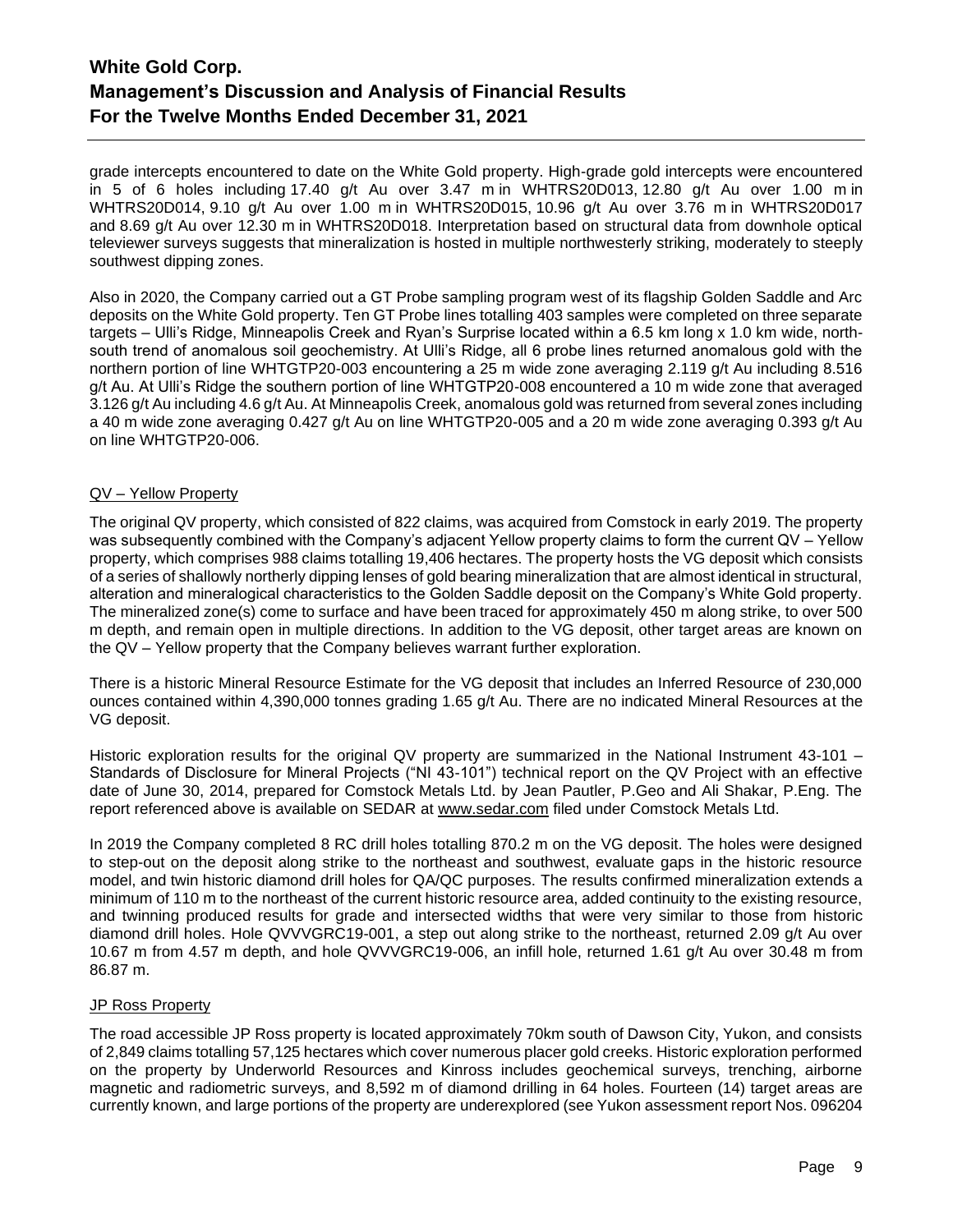and 096204 for more information). The JP Ross property also contains one of the Company's recent discoveries - the Vertigo target.

Exploration work on the JP Ross property in 2020 included soil sampling (4,940 samples), GT Probe sampling (335 samples), ground magnetics and VLF-EM surveys (36.4 line km), 29 trenches totalling 1,114 linear metres utilizing a Kubota excavator and 11 trenches totalling 384 linear metres utilizing a CanDig mini-excavator, and 13 RAB holes totalling 614.8 m.

The mechanical trenching programs were aimed at both refining and expanding known structurally controlled gold mineralization on multiple targets to help with future drill planning. Highlights include results from the Stage Fright target where trench JPRSF20T009 encountered a high-grade zone grading 8.88 g/t Au over 2.5 m, and trench JPRSF20T010 which exposed two separate mineralized zones grading 1.06 g/t Au over 2.5 m, and 1.83 g/t Au over 2.5 m and the Sabotage target, where five of seven trenches encountered gold mineralization including 3.40 g/t Au over 1.5 m in trench JPRSAB20T023, 1.15 g/t Au over 8.5 m in trench JPRSAB20T025, and 1.06 g/t Au over 2.1 m and 15.00 g/t Au over 0.8 m in trench JPRSAB20T029. Trenching on the North Frenzy target traced a north-south striking zone of mineralized quartz vein breccias with anomalous gold over a strike length of 600 m. CanDig trenching at the Vertigo target identified a new mineralized zone grading 2.16 g/t Au over 21.0 m, including higher grade subzones of 5.69 g/t Au over 3.0 m and 4.15 g/t Au over 5.0 m in trench JPRVER20T020. RAB drilling at JP Ross encountered gold mineralization in every hole with mineralized zones ranging from 0.20-3.29 g/t Au over widths of 1.5-9.1 m.

Highlights from the GT Probe samples include those at the RJ target (formerly Notorious), a newly discovered zone located approximately 1.5 km west of the North Frenzy, and 500 m east of the intersection of two interpreted, property-scale sinistral faults. Results of initial GT Probe sampling in this area are very encouraging with multiple samples returning gold values in the range of 0.17 g/t Au to 24.4 g/t Au and trace up to 45.7 g/t Ag. The highestgrade probe sample site at 24.4 g/t Au and 45.7 g/t Ag was investigated by digging a 1.5 m deep hand pit and a series of rock samples encountered at all depths were collected. The two deepest samples at 1.4 m and 1.5 m depths returned the highest gold and silver values of 18.2 g/t Au and 33.6 g/t Ag and 4.376 g/t Au and 9.8 g/t Ag respectively, and the samples are also anomalous in copper and other elements including As, Bi, Te, W, Mo, and Pb. This site is located at the end of a GT Probe line and remains open.

# *Vertigo Target*

The Vertigo target is associated with at least 6 mineralized structures over a 1,500 m x 650 m area, and consists of W-NW striking, steeply dipping zones of quartz veining, brecciation, and fracture-controlled mineralization with disseminated to vein-controlled pyrite-arsenopyrite-galena and locally visible gold.

Gold mineralization at Vertigo is hosted within a series of high angle, south dipping structures associated with multiple phases of quartz-sericite-carbonate alteration with quartz veining and brecciation. Disseminated to semimassive arsenopyrite-galena-pyrite and locally, visible gold occurs within the mineralized zones and shows a strong correlation with Ag-Pb-Bi. Assay values in diamond drill core samples range from trace up to 141 g/t Au. Select samples from the mineralized intervals containing visible gold were selected for metallic screen analysis, with results corresponding very closely with earlier fire assay analyses completed with a gravimetric finish.

Drilling on the Vertigo target in 2019 consisted of 9,568.5 m in 46 diamond drill holes, with most holes intersecting gold mineralization. Steeply to moderately south dipping gold bearing structural zones have been traced by drilling for 250 m along strike and from surface up to 250 m down dip. As demonstrated through the results, the grade profile varies down dip and along strike which is common in high-grade, structurally controlled gold deposits. To date the best gold results typically occur near surface and appear to be in shallowly southeasterly plunging shoots.

Drilling highlights include hole JPRVER19D0015 which returned 0.42 m of 141 g/t Au within a broader envelope of mineralization that averaged 11.64 g/t Au over 5.34 m from 3.00 m depth and 18.46 g/t Au over 2.48 m from 92.00 m. Hole JPRVER19D0005 returned 9.61 g/t Au over 4.15 m from 20 m depth, including 94.2 g/t Au over 0.32 m from 21 m. Hole JPRVER19D006 returned 6.89 g/t Au over 1.22 m from 4.66 m depth, and 20.15 g/t Au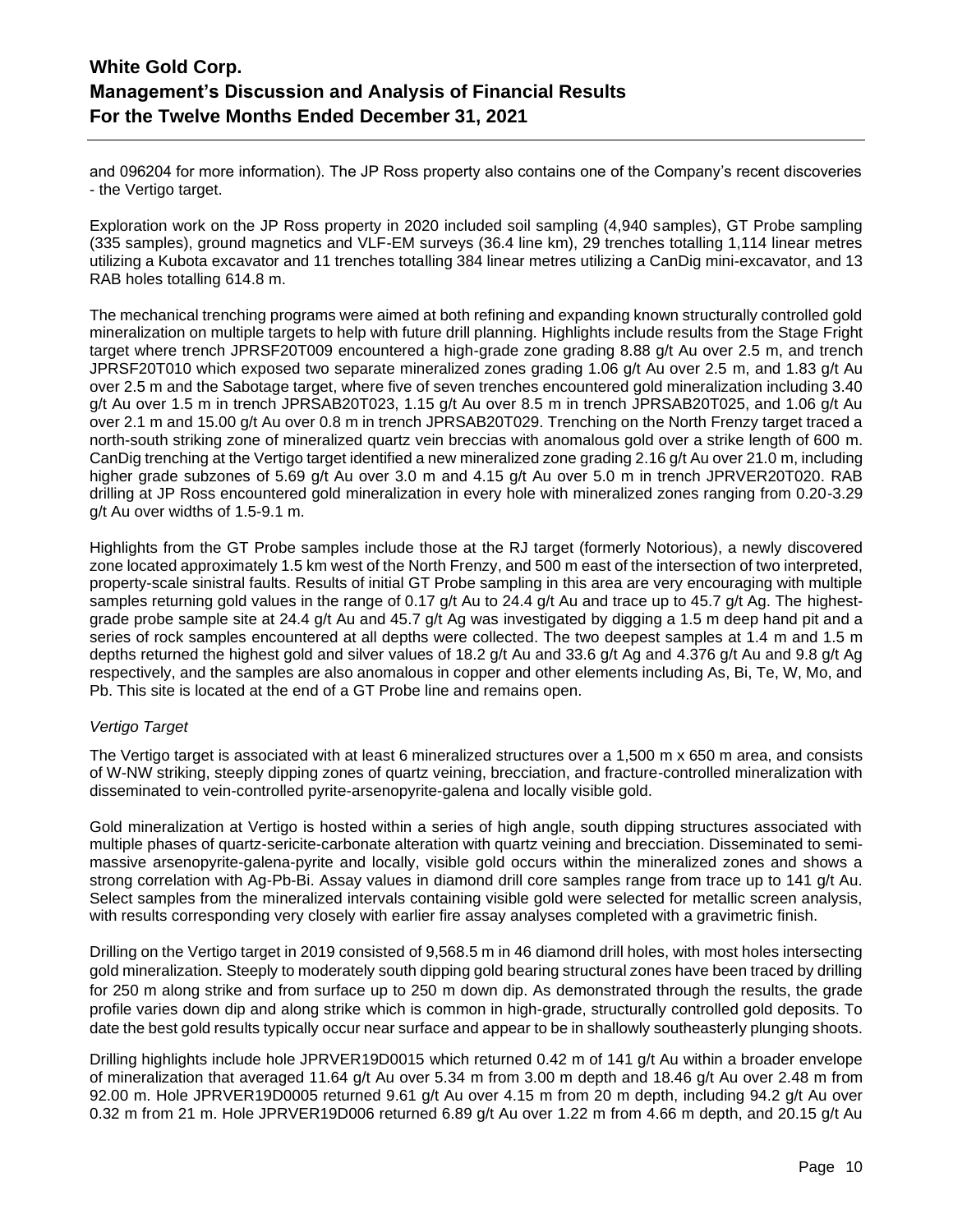over 1.75 m from 104.5 m. Currently there is insufficient information to estimate the true width of the Vertigo intercepts.

# Hen Property

The Hen property is contiguous to the JP Ross property and is located less than 15 km from the Vertigo discovery and 25 km from the Golden Saddle and Arc deposits. The property is situated within a prolific placer mining camp and is road accessible. Abundant, coarse placer gold has been recovered from creek gravels on North Henderson Creek. The structural and geologic setting of the Hen property indicate mineralization in the area is congruent with mineralized structures on the adjacent JP Ross property.

# *Titan Target*

The Titan target is a recent discovery located on the Hen property. In 2019, rock grab samples from Titan returned 605 g/t Au, 497 g/t Au, and 113 g/t Au with fine grained visible gold observed, and soil samples of up to 113 g/t Au, the highest ever in the Company's 400,000+ soil sample database. RAB drilling highlights in 2019 included hole HENTTN19RAB-02 which intersected 72.81 g/t Au over 6.09 m from 10.67 m depth, including 136.36 g/t Au over 3.05 m from 12.19 m.

Exploration work carried out in 2020 on the Titan target area included soil sampling (1,219 samples), GT Probe sampling (199 samples), 9 RAB holes totalling 832.1m, 1 RC hole for 115.8 m, and 9 diamond drill holes totalling 1,924.5 m. Results of the exploration drilling at Titan were reported in a Company News Release dated January 21, 2021.

A single RC hole, HENTTN20RC-001 was drilled 8 m from hole HENTTN19RAB-002 to better quantify the grade and thickness of the high-grade gold zone. The hole intersected a high-grade zone from 12.19-13.72 m which returned 105.0 g/t Au over 1.53 m. This high-grade zone occurs near the base of a magnetite zone in chlorite schist from 1.52-13.72 m which contains minor pyrite and anomalous copper (281–2270 ppm Cu) and gold (0.075- 0.363 g/t Au).

The RAB holes were drilled to test a variety of targets, including magnetic highs similar to the one associated with the high-grade gold zone encountered in hole HENTTN19RAB-002, as well as interpreted fault structures with associated anomalous (Au – Cu) soil geochemistry. None of the RAB holes returned any significant gold values.

The diamond drilling program focused on testing the northern strike and down-dip extent of the high-grade gold zone encountered in hole HENTTN19RAB-002, as well as the potential for buried porphyry alteration and mineralization along the western margin of the circular magnetic low feature.

Holes HENTTN20D-001, -002 and -003 were drilled in the immediate area of the high-grade intersection in hole HENTTN19RAB-002. HENTTN20D-003 intersected a zone of high-grade gold from 14.00-15.50 m which returned 37.40 g/t Au over 1.5 m within a broader mineralized zone from 2.50-17.26 m graded 4.14 g/t Au over 14.76 m. The mineralization occurs within a magnetite zone from 2.50-15.50 m which contains minor pyrite and anomalous copper (455–2100 ppm Cu). Results in this area suggest that the high-grade gold mineralization is of limited extent.

Hole HENTTN20D-004, drilled 190 m north of the high-grade gold zone intersected a sheared magnetite-rich zone from 17.31-29.56 m containing 5-15% pyrite and locally minor chalcopyrite and specks of azurite. Copper values within this zone range from 1620-7480 ppm Cu, averaging 3592 ppm Cu over 12.25 m. Within this interval anomalous gold values were encountered, averaging 0.16 g/t Au over 6.05 m from 20.50-26.55 m. Additional drill holes testing the western edge of the magnetic anomaly intersected multiple felsic dykes up to 10 m wide locally with well-developed quartz veinlets with potassium feldspar haloes and trace pyrite and galena. No significant large porphyry intrusion was encountered but may exist at depth elsewhere within the target area.

# Black Hills Creek Property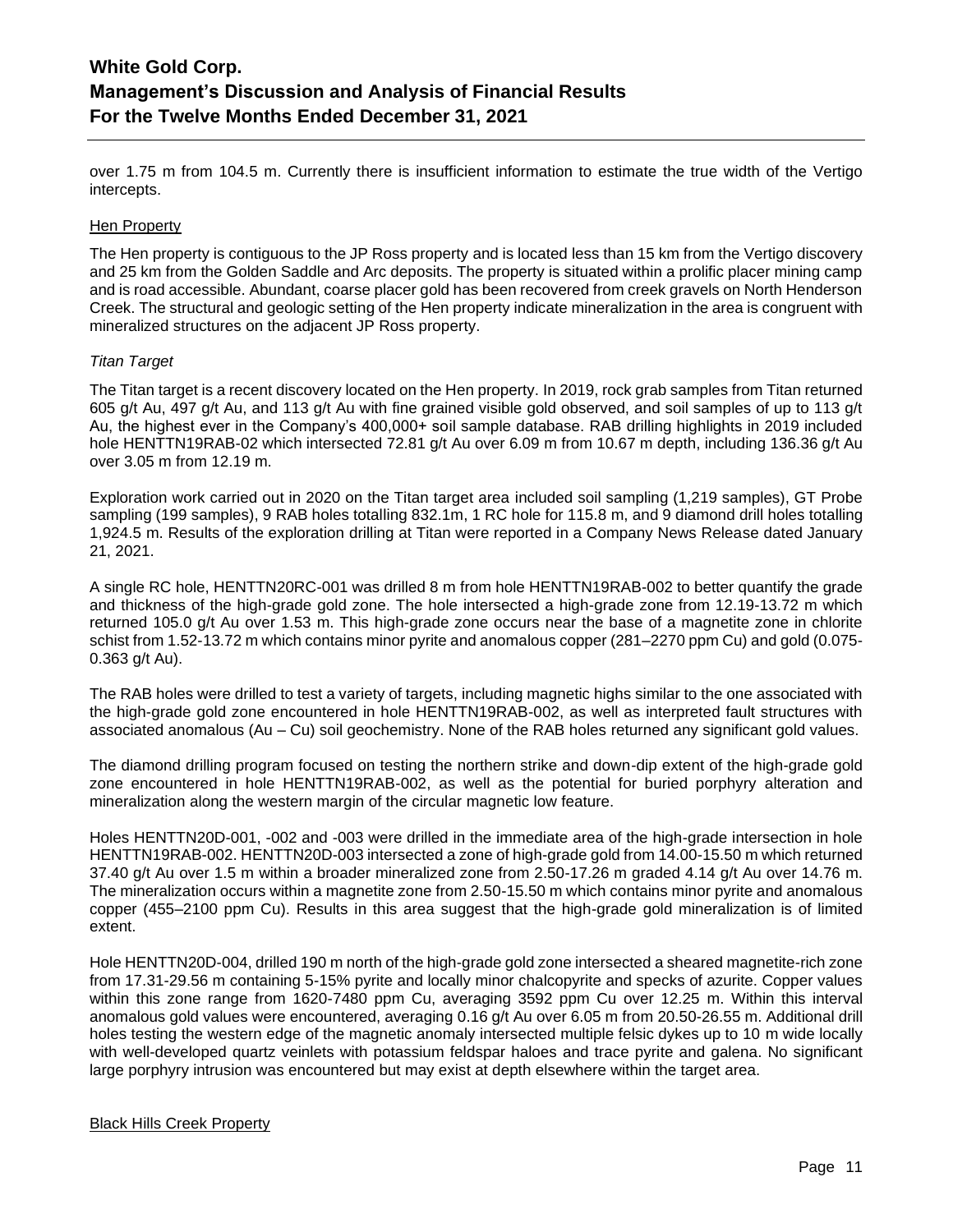The Black Hills Creek property comprises 1,038 claims totalling 20,703 hectares which cover significant placer gold bearing creeks and includes three drill-ready targets as well as multiple untested gold-in-soil anomalies. Mineralization is associated with strong quartz-sericite alteration, brecciation, and quartz vein development along regional scale fault zones. A large database from prior exploration activities on the property includes soil and rock sampling, geologic mapping, airborne magnetic and radiometric surveys, trenching, RAB and diamond drilling.

# Brew Property

The Brew property consists of three, linear, gold-in-soil anomalies over a 4.5 km trend with historic values ranging from trace up to 874 ppb Au and associated with strongly anomalous Mo. The structural and lithologic setting is similar to the adjacent White Gold property. Historic exploration results on the Brew property are summarized in "Geochemical Report on the Brew Claims" dated January 17, 2009 (Yukon Assessment Report # 095994).

# **Sixty Mile Area**

The Nolan property is a road accessible project located 50 km west of Dawson City, Yukon. The property's 2,219 claims cover 43,778 hectares which are 100% owned by the Company. It is an underexplored area with historic placer gold production of over 0.5 Moz, featuring mineralization associated with the Sixty Mile-Pika (SMP) fault system and Cretaceous intrusions. The Company believes that it has potential for hosting orogenic Au, epithermal Au-Ag-Pb veins, and Cu-Au±Mo porphyry style mineralization. Prospective targets on the property include the Cali, Nine, Boucher and Mount Hart targets.

# *Cali Target*

The Cali target is a 2,500 m x 250 m gold-in-soil anomaly associated with a northeast extension of the Sixty Mile-Pika fault, a regional 150 km long northeast trending strike-slip sinistral fault that extends westward into Alaska. Gold-in-soil values range from trace up to 284.2 ppb Au and are coincident with strongly anomalous Ag, As, Bi, Cu, and Pb. Historic rock grab samples from the area range from trace up to 1.41 g/t Au and up to 0.55% Cu. In 2017 the Company drilled 22 RAB holes totalling 1391.5 m. This shallow drilling returned low gold grades (0.13 g/t Au to 0.33 g/t Au) with silver values up to 55.7 g/t Ag and copper values up to 0.86% Cu over intervals ranging from 1.5 m to 10.67 m.

# *Nine Target*

The Nine target is an 850 m x 500 m gold-in-soil anomaly. Historic gold-in-soil values range from trace up to 525.7 ppb Au and are coincident with strongly anomalous Ag, Bi, Pb, and Te. Historic rock grab samples range from trace to 4.23 g/t Au.

# *Boucher Target*

The Boucher target is a 700 m x 900 m Cu-Mo-Au-Bi soil anomaly with values up to 135 ppm Cu, 44 ppm Mo, 165 ppb Au, and 38 ppm Bi. There are also weak associated Te values (up to 0.9 ppm) and anomalous Hg values up to 3 ppm.

# *Mount Hart Target*

Multiple gold and multi-element soil geochemistry anomalies occur over a 4,500 m x 2,500 m trend in the Mount Hart area. Historic gold-in-soil values range from trace up to 645 ppb Au and are coincident with strongly anomalous Ag, Bi, and Te.

Historic exploration results for the northern portion of the Nolan property are summarized in "Geological, geochemical and trenching assessment report of the Fifty Mile project, Sixty Mile area, Yukon Territory" dated March 3, 2015. (Yukon Assessment Report No. 096819).

Further information regarding the results discussed above are given in a Company news release dated January 23, 2017.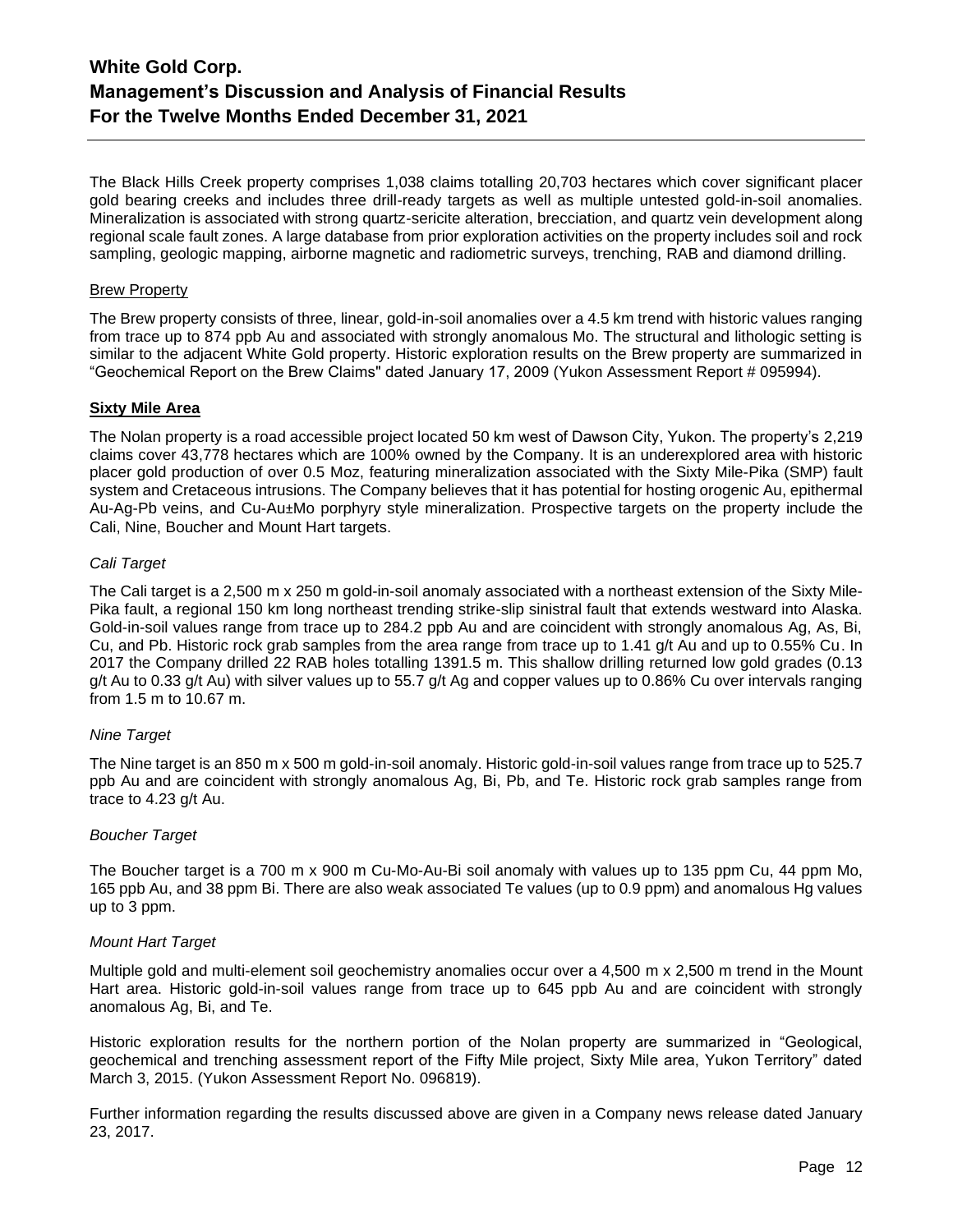Exploration work on the Nolan property in 2020 included soil sampling and ground magnetics and VLF-EM surveys (246.7 line km). This work was designed to better define targets for more detailed future follow-up work. A total of 1,648 infill soil samples were collected in the Mount Hart target area, where previous soil sampling had been at 50 m sample spacings on 100 m spaced survey lines. The 2020 sampling outlined a large multi-element soil anomaly measure 5 km north-south and up to 3.5 km east-west with values of up to 1120 ppb Au, 14.8 ppm Ag, 1543 ppm As, 81 ppm Sb, 42.2 ppm Bi and 1677 ppm Pb (see Company News Release dated May 6, 2021).

# **Klondike Area**

The Klondike area includes three properties (Bonanza, IND and Hunker) located south of Dawson City, Yukon, in the historic Klondike Goldfields. All three properties are road accessible and collectively comprise 600 claims totalling 12,109 hectares that are 100% owned by the Company. The claims hold the potential for orogenic gold mineralization and locally Besshi-type volcanogenic massive sulfide (VMS) style Cu-Au mineralization on the Hunker property.

# Bonanza Property

The Bonanza property is located 10 km south of Dawson City and comprises 116 claims covering 2,257 hectares. The claims are located immediately east of Bonanza Creek, which along with its main tributary Eldorado Creek to the south, were the most prolific placer gold producers in the Klondike Goldfields having collectively produced just over 25% (minimum 5.4 Moz) of the Klondike's estimated 20 Moz of placer gold.

Only limited exploration has been carried out on the Bonanza property in search of a potential bedrock source of the placer gold. Prior to the 2020 field season, exploration work was limited to geological mapping, Dighem airborne geophysics, soil sampling, and isolated GT Probe sampling, IP-Resistivity surveys, and RAB drilling over small areas.

The 2020 exploration program on the Bonanza property included 159 line km of ground magnetics and VLF-EM surveys, and extensive infill soil geochemistry sampling at 25 m spacings on 100 m spaced survey lines, as well as extension of soil sampling in several other areas. A total of 3,645 soil samples were collected in 2020, bringing the total soil geochemistry database to 8,377 samples. The 2020 soil survey results outlined and significantly enhanced a number of WNW- to NW-trending gold  $\pm$  arsenic soil anomalies.

A new structural interpretation was also completed on the Bonanza property by consulting structural geologist Dr. Matias Sanchez of Fault Rocks Inc., by integrating airborne magnetics and electromagnetics (EM), and highresolution drone LiDAR data. The oldest recognized structure is the Bonanza Fault, a 1st order N- to NNWtrending lineament defined by the Bonanza Creek valley. This structure is interpreted to be a regional scale thrust fault which dips to the west, placing Klondike Schists (hanging wall) over quartz-feldspar augen gneiss (footwall). The most important structures controlling gold mineralization, based on their excellent spatial correlation with anomalous gold and arsenic in soils, are 1st and 2nd order NW-trending faults and fractures which are welldefined by magnetic, resistivity and LiDAR lineaments. These structures are best defined in the southern portion of the property south of Mosquito Gulch, where at least 10 such lineaments have been interpreted. These structures and/or associated splays are continuous across the property and collectively represent a significant strike length of untested potential. Additional details are provided in a Company News Release dated March 25, 2021.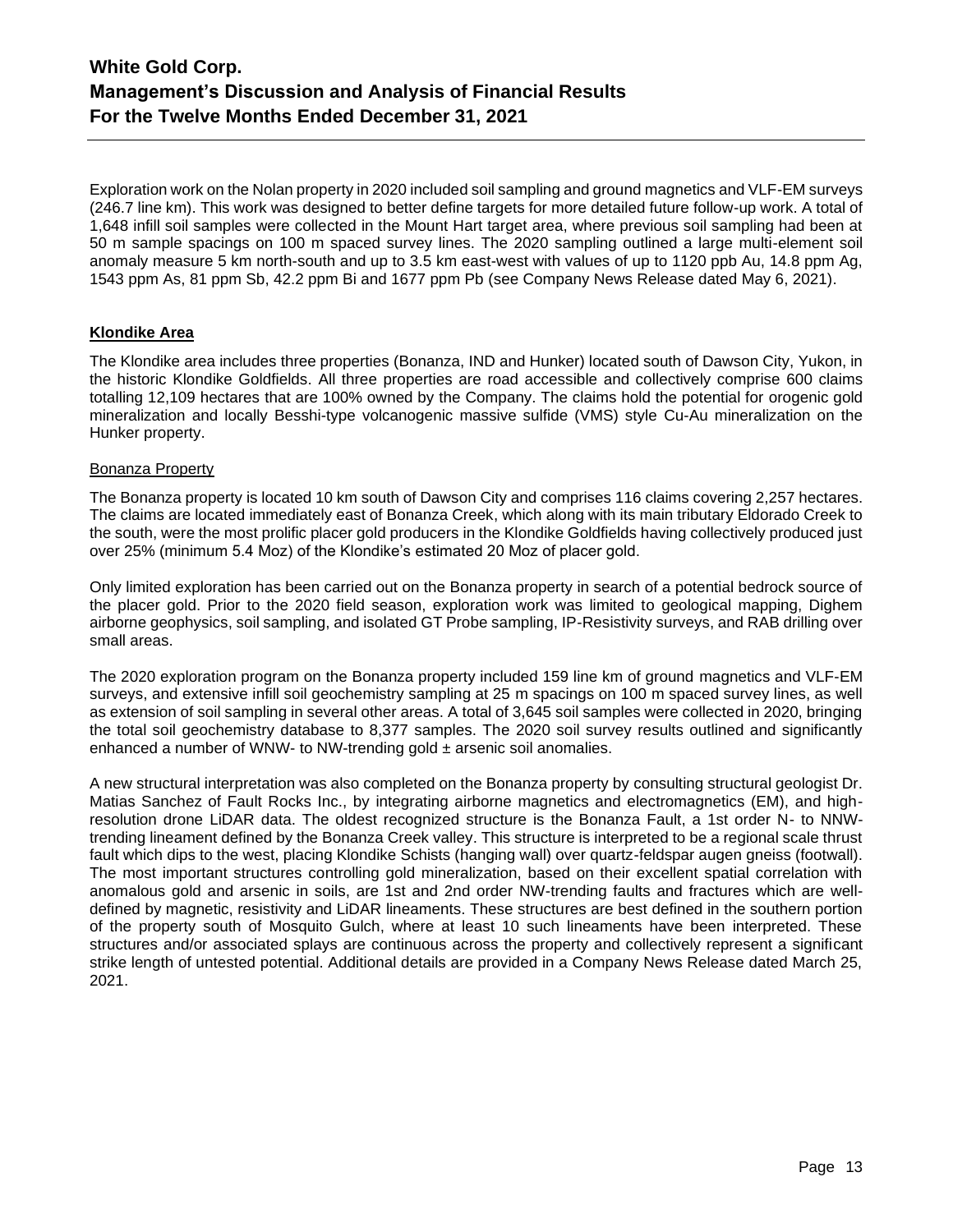# IND Property

The IND property comprises 152 claims and covers a drill-ready target centered on an open-ended 2,000 m x 500 m gold-in-soil anomaly with historic values ranging from trace up to 1,273.7 ppb Au with strongly coincident As, Bi, and Mo. Mineralization in the area is associated with east-west striking zones of stockwork quartz veining and fracturing with silicification and sericite alteration in a Permian granitic intrusive. Historic work on the IND property included 2,542 soil samples, airborne magnetic and radiometric surveys, 3,127 m of trenching in 20 trenches, and 1,316.73 m of diamond drilling in 7 holes.

Historic exploration work on the IND property is summarized in Aldrin Resource Corp.'s ("Aldrin Resource") news releases dated July 6, 2009, Nov. 4, 2010, and Oct. 27, 2011. In 2016 Aldrin Resource changed its name to Power Metals Corp. The news releases referenced above are available on SEDAR at [www.sedar.com](http://www.sedar.com/) filed under Power Metals Corp.

# Hunker Property

The Hunker property comprises 332 claims which cover the headwaters of five of the richest placer creeks in the Klondike. Prior exploration on the southern portion of the property is highlighted by a 1,600 m x 1,600 m gold-insoil anomaly at the King Zone, with values of up to 1380 ppb Au. The northern portion of the property has seen only minor exploration despite known historic gold and copper occurrences.

# **Money Area**

The Money area includes 3 properties (Loonie, Toonie and Dime) which are located approximately 45 km to 60 km south-southwest of Dawson City, Yukon. The properties are accessible by helicopter from Dawson City and collectively comprise 1,028 claims totalling 20,571 hectares that are 100% owned by the Company. The claims border on numerous historic mineral occurrences and placer gold bearing creeks. Mineralization appears to be dominantly associated with E-W striking faults and associated splays within a similar structural setting as the Golden Saddle deposit and Newmont's Coffee gold deposit to the south. Additional potential exists for intrusionrelated Au and/or Cu-Au porphyry style mineralization.

# *Loonie Property*

The Loonie property covers the Lira target which is a 500 m long gold-in-soil anomaly associated with an E-NE striking shear zone. Mineralization consists of quartz-sericite altered felsic gneiss with brecciation, quartz veining, disseminated pyrite, and locally visible gold. Historic rock grab samples from the area have returned from trace up to 110 g/t Au, historic trench results include values of up to 13.3 g/t Au over 10 m and historic RAB drilling returned up to 4.93 g/t Au over 12.2 m. Historic exploration work includes 6,913 soil samples, ground magnetic and IP-resistivity surveys, drone aerial photography, trenching (1,925 m over 17 trenches), and minor RAB drilling (612.65 m in 8 holes).

The historic exploration work conducted on the Lira target was by a private third party from 2011 to 2014 and was not previously publicly disclosed. Further information regarding the results discussed above are given in the Company's news release dated January 23, 2017.

In 2017 the Company drilled 30 RAB holes totalling 1,970.5 m. Highlights included 7.6 m of 4.6 g/t Au in hole 17LOORAB-035, 7.6 m of 4.1 g/t Au in hole 17LOORAB-025 and 4.6 m of 5.2 g/t Au in hole 17LOORAB-035.

# *Dime Property*

The Dime property encompasses three large (up to 1,800 m x 900 m), easterly trending, gold-in-soil anomalies with anomalous As, Pb, and Sb. Historic gold-in-soil values range from trace up to 6.1 g/t Au and are associated with zones of silicification, brecciation, and quartz vein development along E-W striking structural corridors. Highlights from historic exploration include 1.01 g/t Au over 20 m from trench 11-10 and 8.32 g/t Au over 1.45 m from drill hole DDH 11-6.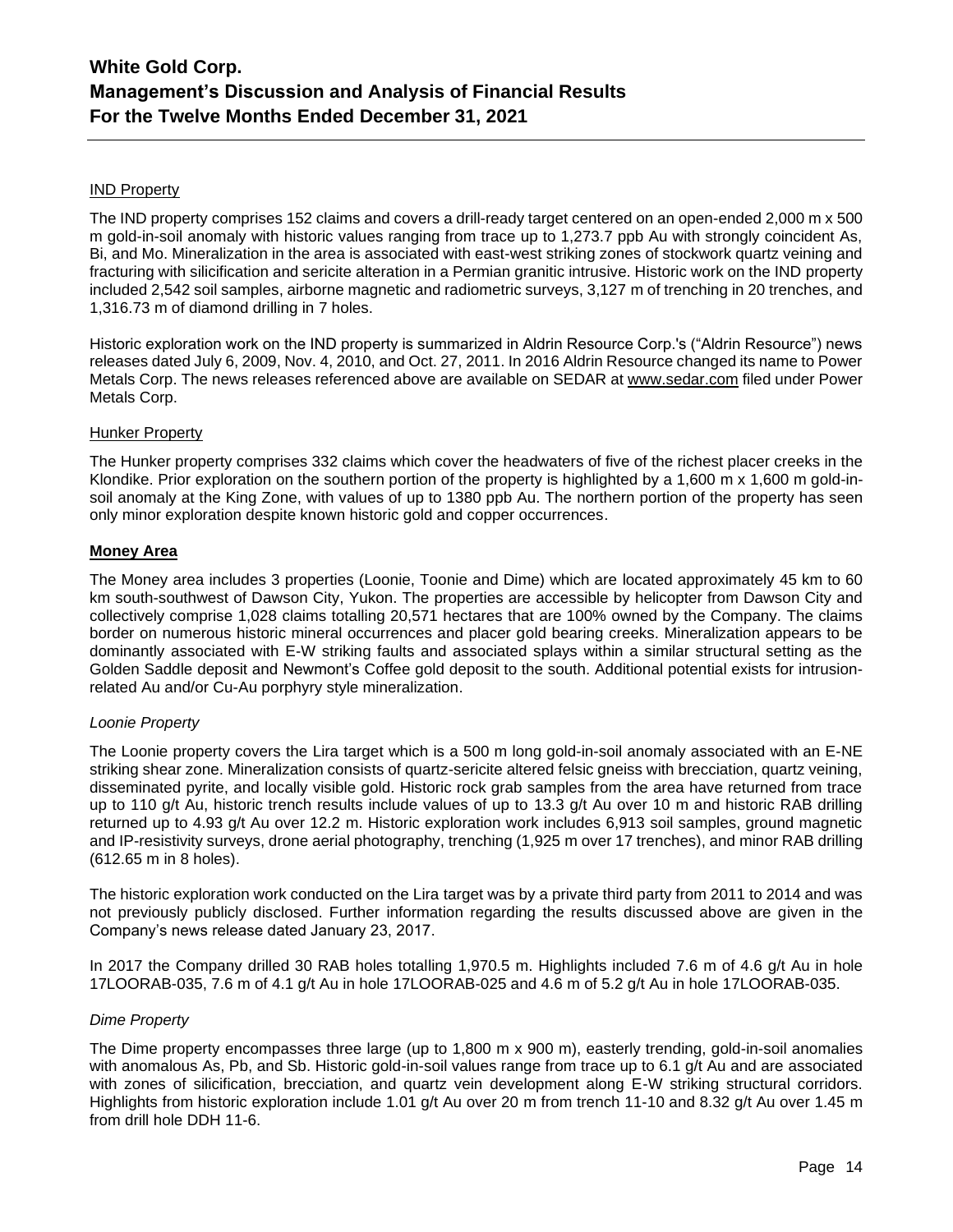Historic exploration results for the Dime property are summarized in the National Instrument 43-101 – Standards of Disclosure for Mineral Projects ("NI 43-101") technical report on the Dime project dated Feb. 9, 2012, prepared for Stina Resources Ltd. ("Stina") by Jean Pautler, P.Geo. In 2018 Stina changed its name to CellCube Energy Storage Systems Inc. The technical report referenced above is available on SEDAR at [www.sedar.com](http://www.sedar.com/) filed under CellCube Energy Storage Systems Inc.

# **Coffee Trend East Area**

The Coffee Trend East area includes two properties, the Betty and Hayes properties, which cover a 45 km long trend immediately east of Newmont's Coffee project and immediately northeast of Western Copper and Gold's Casino project. Collectively the properties comprise 2,109 claims totalling 42,126 hectares and are 100% owned by the Company. The area is accessible by road, airstrip, barge, and helicopter. The claims cover the eastern extension of the Coffee Creek Fault, with the Betty property hosting eight known zones of mineralization and numerous untested targets. The property has seen significant exploration expenditures by previous companies and features robust geochemical and geophysical databases. The Company believes that it holds the potential to host several styles of mineralization including intrusion-related Au, both the Coffee and the Golden Saddle and Arc styles of structurally controlled orogenic Au, and porphyry Cu-Au (Mo) mineralization.

# Betty Property

The Betty property consists of multiple gold-in-soil anomalies, highlights of which include the White trend and the Mascot trend.

The Betty Ford target is located in the center of the Betty property, near the crest of an E-W oriented ridge and consists of a 950 m x 200 m zone of strongly anomalous gold-in-soils ranging from trace up to 1,962 ppb Au. Drilling by the Company on the target in 2018 consisted of 504 m of shallow (<100 m) RAB drilling in 6 holes covering a 220 m x 160 m area within the central portion of the soil anomaly and was designed to follow up on a series of interpreted E-W striking structures in the area.

The most significant results were returned from 3 holes, BETFRDRAB18-001 to BETFRDRAB18-003, at the southern end of the anomaly. Drill hole BETFRDRAB18-002 returned 1.08 g/t Au over 50.29 m from 4.57 m depth, including 2.24 g/t Au over 9.14 m from 19.81 m. Mineralization in all three holes consists of strongly quartz-sericite altered biotite gneiss with quartz veining and is strongly oxidized to approximately 25 m depth, transitioning to disseminated pyrite at depth. The mineralization was interpreted to occur along an E-SE trending, steeply dipping structure that is open along strike in both directions and at depth. Individual assays from 1.5 m samples in the Betty Ford RAB drilling ranged from trace up to 4.59 g/t Au and is "gold only" with no additional anomalous metal associations.

The Betty White target is located approximately 800 m downslope to the north of the Betty Ford target and consists of a 150 m x 2,000 m, NE trending zone of strongly anomalous gold-in-soils ranging from trace up to 1,266 ppb Au. Drilling by the Company on the Betty White target in 2018 consisted of 605 m of shallow (<100 m) RAB drilling in 7 holes covering 670 m of strike length within the central portion of the soil anomaly. Anomalous gold mineralization was intersected in every hole with individual sample assays ranging from trace up to 3.61 g/t Au.

The mineralization is hosted within quartz-biotite schist and is associated with a NE-SW striking, steeply south dipping, fault zone and adjacent fractures interpreted as a splay of the Coffee Creek Fault, located 800 m to the north. Individual structures are associated with silicification, brecciation, and minor quartz veining within a broader halo of pervasive sericite alteration. The gold mineralization correlates with strongly elevated arsenic and antimony, has been traced from surface to 90 m depth, and is open along strike and at depth. Strong oxidation is noted down to 50 m depth, with partial oxidation extending to over 90 m depth.

The Mascot trend is a 3,000 m x 1,000 m NE-oriented zone of anomalous gold-in-soils, with historic sample results ranging from trace up to 7.3 ppm, with strongly anomalous As, Ag, Bi, Pb, Sb, and Zn associated with strongly fractured granodiorite intrusive. Historic RC drilling highlights from the Mascot area range from trace up to 29.9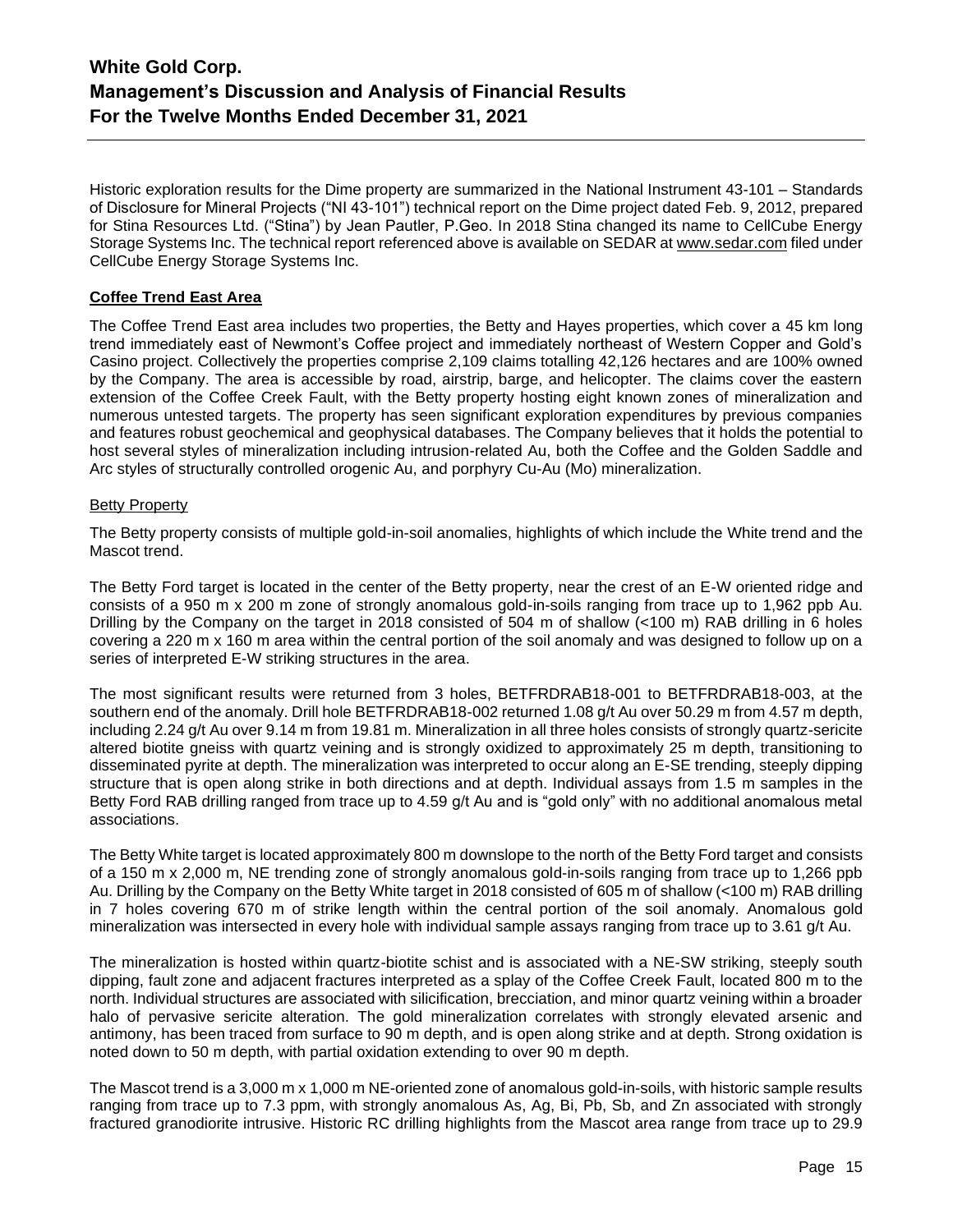g/t Au and trace up to 476 g/t Ag and include: 7.1 g/t Au and 209 g/t Ag over 13.7 m from hole BETR12-022, 29.8 g/t Au over 3.1 m from hole BETR12-012, and 1.5 g/t Au over 21.3 m from hole BETR12-007.

Historic exploration results on the Betty property are summarized in "Prospecting, soil geochemistry, ground magnetic surveying, and reverse circulation drilling on the Betty project, Yukon Territory, Canada" dated December 24, 2012 (Yukon Assessment Report #096545).

The 2020 exploration program on the Betty property consisted of infill soil sampling (2,030 samples), GT Probe sampling (188 samples), and ground magnetics and VLF-EM surveying (343.1 line km). These surveys were designed to better define targets for future drill testing. These surveys were designed to better define targets for future drill testing. Results of the 2020 soil surveys were provided in a Company news release dated May 19, 2021.

# **Coffee Trend West Area**

The Coffee Trend West area consists of five properties located approximately 110 km southwest of Dawson City, Yukon with airstrip and helicopter access. The properties collectively comprise 778 claims totalling 15,648 hectares and are 100% owned by the Company. The area includes the Wolf and Line properties which are earlystage projects that the Company believes holds the potential to host orogenic Au and intrusion-related Au, Ag, Cu, and Mo mineralization.

# Wolf Property

The Wolf property features a 4,800 m x 500 m wide gold-in-soil anomaly, with historic sample results ranging from trace up to 357.8 ppb Au and is associated with anomalous Ag, As, Bi, Cu and Mo within strongly altered felsic and mafic volcanic units. The property is located 40 km west of Newmont's Coffee project. A total of 333 soil samples were collected in 2016 and consisted of infill soil sampling on a historical grid. Assays ranged from trace up to 253.6 ppb gold and define a 200 m x 1,300 m northeast-trending zone of anomalous gold-in-soils associated with elevated As, Bi, Cu Mo and Pb. This includes a 70 m x 250 m zone of samples in the center of the anomaly with greater than 50 ppb gold. The soil anomaly appears to be associated with a strongly altered felsic volcanic unit locally containing up to 5% disseminated pyrite.

Historic exploration results on the Wolf property are summarized in "Prospecting, soil geochemistry, airborne and radiometric surveying, and air photo-orthophoto surveying on the Wolf project, White Gold district, Yukon Territory, Canada" dated Dec. 24, 2012 (Yukon assessment report No. 096157).

Further information regarding the results discussed above are given in the Company's news release dated January 23, 2017.

#### Line Property

The Line property covers the northern portion of the Moosehorn placer district. It contains multiple untested goldin- soil anomalies with historic values ranging from trace up to 569 ppb Au.

Historic exploration results on the Line property are summarized in "2010 geological, geochemical, and diamond drilling report on the Longline Project" dated December 7, 2010 (Yukon Assessment report No. 095311).

# **Beaver Creek Area**

The Beaver Creek area consists of two properties, Pilot and Wells, located approximately 45 km northeast of Beaver Creek, Yukon with helicopter access. The properties collectively comprise 505 claims totalling 10,390 hectares and are 100% owned by the Company. These are early-stage properties with exploration potential in un/under-explored areas. The Company believes that it holds the potential to host structurally controlled orogenic gold and intrusion-related gold mineralization.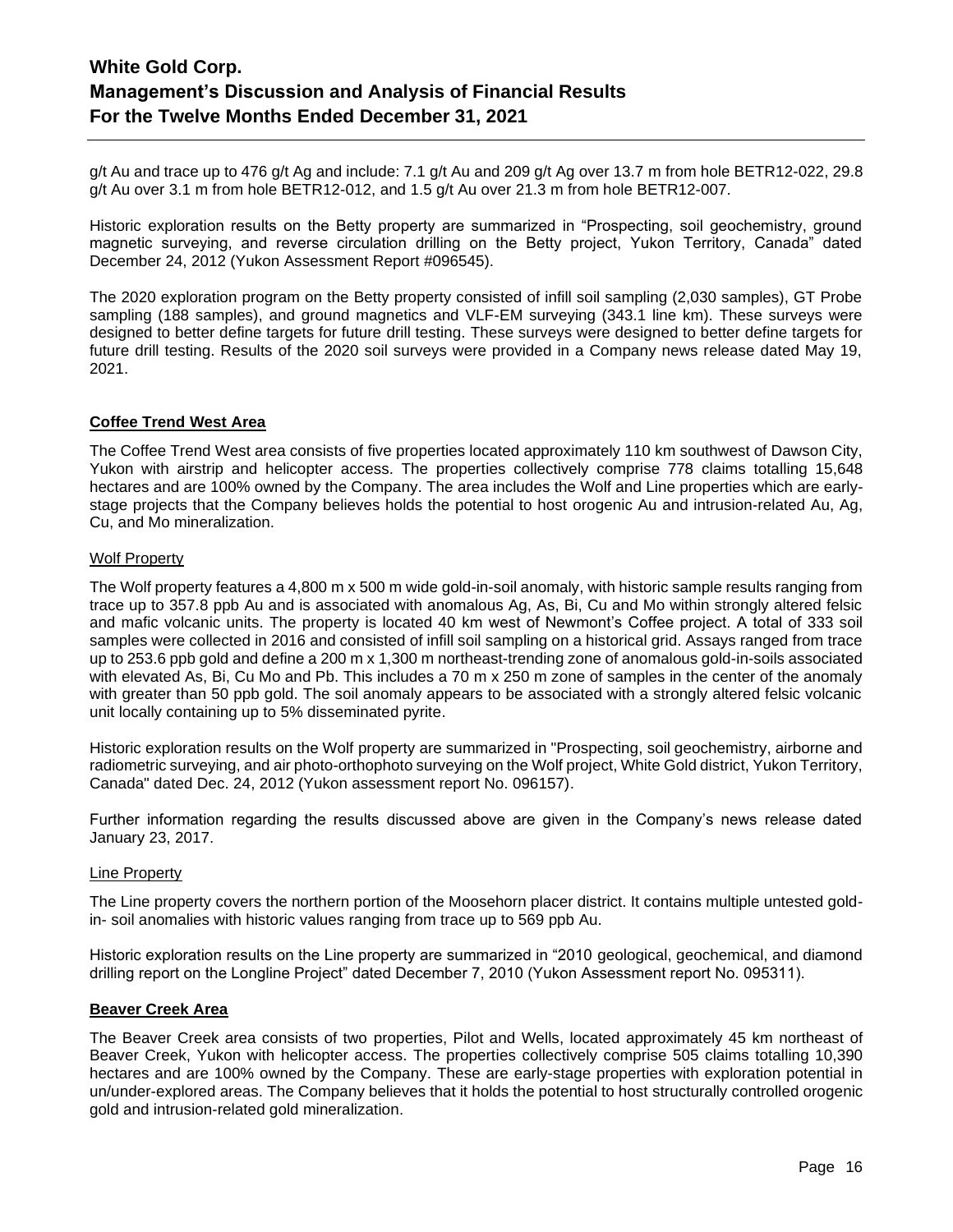# *Pilot Property*

The Pilot property covers a 1,100 m x 500 m, east-west trend of anomalous gold-in-soils with values ranging from trace up to 637.7 ppb Au, which is associated with anomalous As and Sb. The property covers the headwaters of a historic placer producing creek, with the northern portion or the claims being unexplored.

Further information regarding the results discussed above are given in the Company's news release dated January 23, 2017.

# *Wells Property*

The Wells property is located immediately north of K2 Gold Corp's Wels property. Only minor exploration has been conducted on the property and consists of reconnaissance 'ridge and spur' soil sampling with historic results ranging from trace up to 1698 ppb Au. Anomalous gold-in-soil results are associated with strongly anomalous As and Sb.

Historic exploration results on the Wels property are summarized in "Geochemical report -- Wells 1-301 claims" dated Jan. 19, 2014 (Yukon assessment report YEIP 2013-027).

Further information regarding the results discussed above are given in the Company's news release dated January 23, 2017.

# **2021 Exploration Program**

A general update on the Company's 2021 exploration program was provided in a Company news release dated August 4, 2021. A summary of the completed work and results released to date is provided below:

# White Gold Property

Exploration work on the White Gold property during 2021 focused on drill testing targets at Ryan's Surprise, Ulli's Ridge and Minneapolis Creek. These targets are situated on a 6.5 km long x 1.0 km wide NNW-SSE trend of anomalous gold and arsenic in soils, located 2 km west of the Company's flagship Golden Saddle and Arc deposits.

On November 1, 2021, the Company announced results of an 11 hole RAB drilling program at the Ulli's Ridge (8 holes totalling 742 m) and Minneapolis Creek (3 holes totalling 195 m) targets. At Ulli's Ridge, 3 holes intersected significant gold mineralization including 1.35 g/t Au over 21.33 m in hole WHTULR21RAB005, 4.67 g/t Au over 6.10 m in WHTULR21RAB006 and 2.26 g/t Au over 9.14 m in WHTULR21RAB009. These results indicate gold mineralization over an approximately 500 m strike length which remains open along strike both to the southeast and northwest. These encouraging RAB results were followed up with diamond drilling later in the 2021 field season, and assay results are pending.

A diamond drill program comprising 2,651 m in 8 holes was completed in June and July 2021 at the Ryan's Surprise and northernmost portion of the Ulli's Ridge target. The program was designed primarily to: 1) test the western strike and down-dip extensions of high-grade gold mineralization encountered in 2020 Ryan's Surprise drilling (e.g. 10.96 g/t Au over 3.76 m in WHTRS20D017 and 8.69 g/t Au over 12.30 m in WHTRS20D018); and 2) test for near-surface mineralization at the northernmost part of the Ulli's Ridge target where 2020 GT Probe sampling identified a zone with 6 samples (25m wide) averaging 2.119 g/t Au, including a maximum value of 8.516 g/t Au. Results of the diamond drilling were announced in a Company news release dated November 8, 2021. All holes intersected gold mineralization with highlights including 10.36 g/t Au over 3.25 m, 2.07 g/t Au over 3.40 m and 2.09 g/t Au over 5.05 m in hole WHTRS21D026, 3.66 g/t Au 6.00 m and 1.66 g/t Au over 25.50 m in WHTRS21D020, 1.88 g/t Au over 15.00 m and 1.57 g/t over 4.90 m in WHTRS21D019, 1.84 g/t Au over 6.50 m, 3.35 g/t Au over 6.05 m, 1.38 g/t Au over 7.78 m and 2.14 g/t Au over 5.85 m in WHTRS21D021, 0.48 g/t Au over 43.75 m in WHTRS21D024, and 2.58 g/t Au over 6.65 m in WHTRS21D023. Gold mineralization is structurally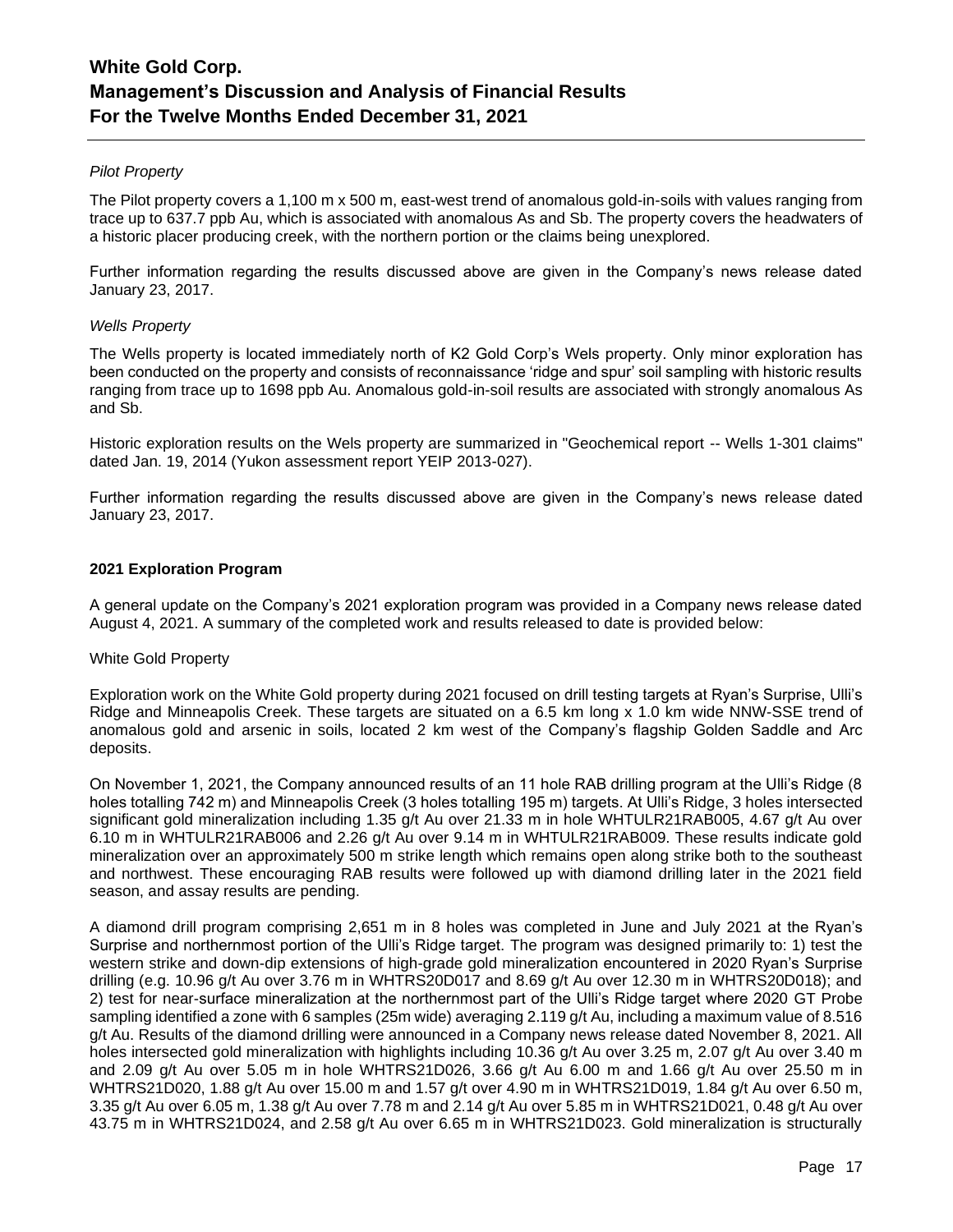controlled and has been preliminarily interpreted as multiple mineralized structures which display two dominant orientations - steeply SW dipping and moderately SE dipping, with the intersection of the two representing a possible fault. Drilling at Ryan's Surprise has now encountered gold mineralization over an area measuring approximately 400 m E-W by 400 m N-S, and to a vertical depth of 450 m and remains open along strike to the west and downdip.

A second diamond drill program comprising 1,409 m in 7 holes was completed in August and September 2021 at the Ulli's Ridge target. The drilling tested an approximately 550 m strike length where early season 2021 RAB drilling encountered encouraging gold mineralization including 4.67 g/t Au over 6.10m and 1.35 g/t Au over 21.33m. All holes intersected gold mineralization, highlighted by hole WHTULR21D004 which returned 6.94 g/t Au over 19.50 m from 64.5 m downhole, including higher grade subintervals of 39.10 g/t Au over 1.50 m and 45.40 g/t Au 0.83 m. Other notable intersections 2.04 g/t Au over 5.13 m in hole WHTULR21D001, 1.03 g/t Au over 8.00 m and 2.44 g/t Au over 4.10 m in WHTULR21D002, and 1.36 g/t Au over 18.50 m in hole WHTULR21D005. Drilling at Ulli's Ridge has now identified gold mineralization over an approximately 650 m strike length with mineralization remaining open along strike and at depth, and all intersections are at relatively shallow depths.

# Betty Property

Exploration work on the Betty property during 2021 was highlighted by a maiden diamond drilling program at the Betty Ford and Betty White targets. Six (6) holes totalling 1,364 m were drilled at Betty Ford and 3 holes totalling 824 m were drilled at Betty White located approximately 750 m to the north, with significant results outlined below. Results of drilling at the Betty Ford target were announced in a Company new release dated November 17, 2021. Two of 6 holes at Betty Ford intersected significant broad zones of near surface gold mineralization across a 100 m strike length. Hole BETFD21D003 returned 3.46 g/t Au over 50.0 m from 33.0 m depth including a higher-grade core grading 4.47 g/t Au over 30.0 m, and BETFD21D001 returned 1.17 g/t Au over 48.0 m from 19.0 m depth including 2.38 g/t Au over 10.0 m. The gold mineralization is hosted within a newly identified east-west striking subvertical polylithic breccia unit that is 40 m to 60 m thick. All holes intersected a second style of polymetallic Ag-Zn-Pb mineralization which form narrower zones from 1-5 m in thickness. The Company's geologists and consultants are currently carrying out a thorough review and detailed interpretation of all existing exploration and drilling data.

# Nolan Property

Initial plans for 2021 exploration work on the Nolan property included a maiden diamond drilling program on the Cali target in the northern part of the property. However, this drilling was deferred due to an expanded late season drilling program at the Ulli's Ridge target on the White Gold property. At Cali, 4 holes totalling approximately 1,200 m were planned to test an approximately 1 km long strike length of the associated 2.5 km long northeast-trending multi-element (Au-As-Sb-Bi-Cu-Pb-Zn) soil anomaly, including maximum values of 515 ppb Au, 1436 ppm As, 2184 ppm Cu, 1225 ppm Pb and 2670 ppm Zn. The soil anomaly is located over footwall orthogneisses on the south side of the Sixtymile-Pika Fault. The drill pad sites have been cleared, lumber delivered, and pads are partially constructed. Additional work completed on the Nolan property in 2021 included a pole-dipole induced polarization – resistivity survey (6.25 line km) at the Boucher target, geological mapping and prospecting in the Boucher and Mount Hart target areas, and a new LiDAR survey covering the property.

# Bonanza Property

In 2020 infill soil geochemistry sampling outlined multiple property-scale linear WNW- to NW-trending gold in soil anomalies, and a new structural geological interpretation based on airborne magnetics and electromagnetics (EM) and high-resolution drone LiDAR data, indicates that the soil anomalies are coincident with interpreted fault structures. The combined strike length of the multiple gold in soil anomalies and interpreted controlling structures exceeds 6km and remains untested by trenching and/or drilling.

During 2021 exploration on the Bonanza property has focused on refining and carrying out preliminary testing of the interpreted mineralized structures. Work included geological mapping and prospecting, a new property-wide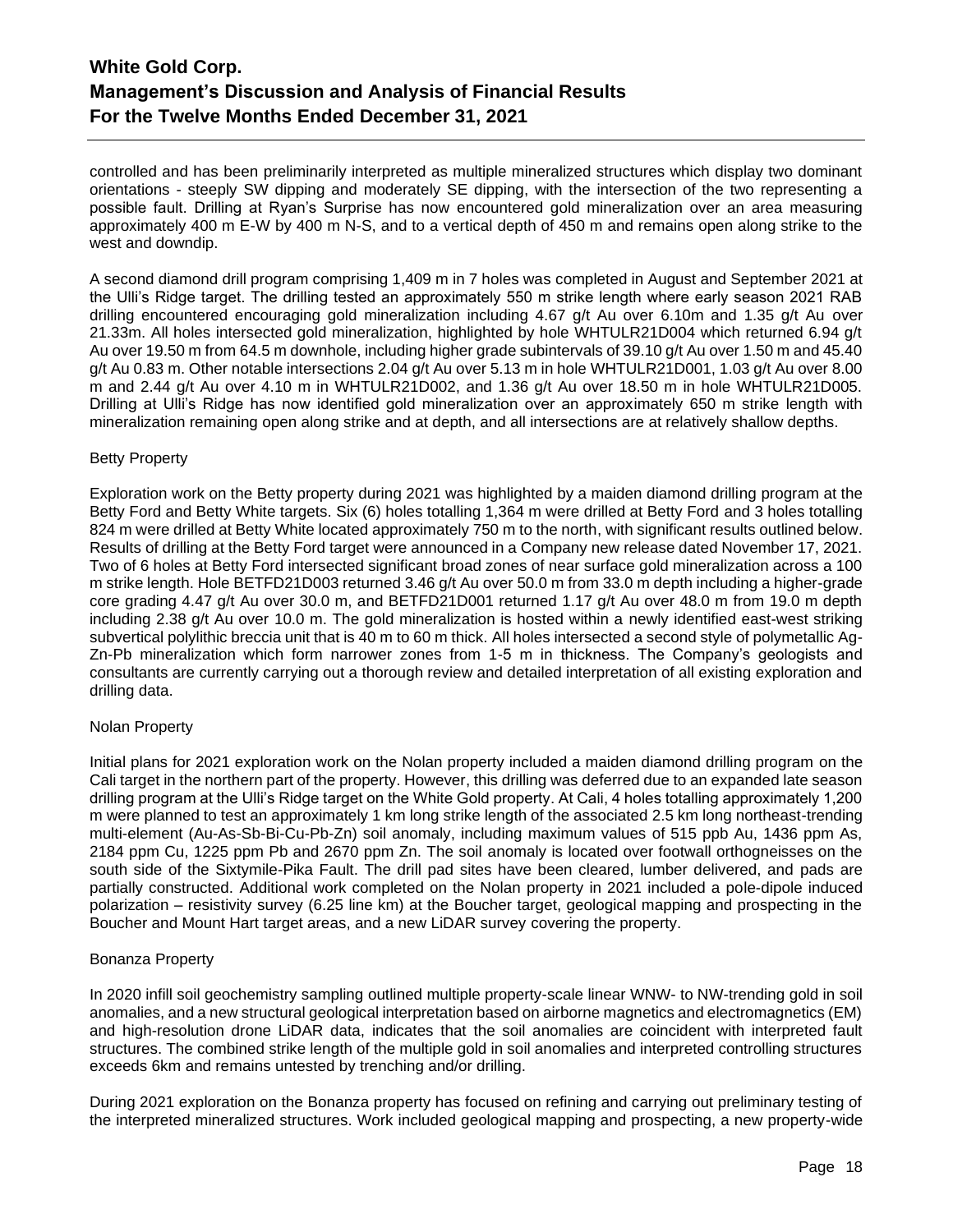LiDAR survey, GT Probe bedrock interface sampling (413 samples on 10 lines), 3.7 line km of high resolution SuperSting resistivity and IP, and 7 RAB holes (6 completed, 1 abandoned) totalling 521.2 m. Several of the RAB holes intersected anomalous gold  $(0.1 - 0.2$  g/t Au) over intervals ranging from 1.5 m to 15.2 m. The best intersection graded 0.353 g/t Au over 15.24 m in hole WHTBZA21RAB-005 from 1.52 m downhole.

# QV – Yellow Property

On November 11, 2021, the Company announced an updated mineral resource estimate for the VG deposit located approximately 11 km north of the Golden Saddle and Arc deposits. The VG deposit contains an inferred resource of 267,600 ounces of gold within 5,264,000 tonnes grading 1.62 g/t Au, representing a 16% increase in inferred resources compared to a historical 2014 resource estimate. The current resource estimate for the VG deposit was carried out by Arseneau Consulting Services ("ACS") and is reported in accordance with the guidelines of the Canadian Securities Administrators National Instrument 43-101 ("NI 43-101") and has been estimated in conformity with generally accepted CIM "Estimation and Mineral Resource and Mineral Reserve Best Practices" guidelines. Mineral resources are not mineral reserves and do not have demonstrated economic viability. The Mineral Resource Estimate for the VG deposit, with an effective date of October 15, 2021, is summarized below. The resources are situated near-surface and are potentially amenable to open pit mining methods. A technical report to support the Mineral Resource Estimate for the VG deposit, prepared in accordance with NI 43-101, will be filed on SEDAR (https://www.sedar.com/) and the Company's website (https://www.whitegoldcorp.ca/) within 45 days of the issuance of the November 11, 2021, news release.

| <b>Classification</b> | <b>Cut-Off Grade</b> | <b>Tonnes</b> | Grade              | <b>Contained Au</b> |
|-----------------------|----------------------|---------------|--------------------|---------------------|
|                       | $(g/t \text{ Au})$   |               | $(g/t \text{ Au})$ | (ounces)            |
| Inferred              | 0.5                  | 5,264,000     | 1.62               | 267,600             |

# *Notes:*

- The Mineral Resource Estimate has been constrained to a preliminary optimized pit shell, using gold recovery of 92%, operating costs of CDN\$33.50/tonne, pit slope=50 degrees, SG=2.65, and a gold price of US\$1,600 per troy ounce.
- Mineral Resources were estimated by Ordinary Kriging in 20m by 20m by 10m blocks.
- Top cuts to each of the estimated zones were applied with capping values between 3 g/t to 10 g/t Au.
- A fixed bulk density of 2.65  $t/m<sup>3</sup>$  was assigned to the model based on the average of all density measurements collected from the mineralized zones.
- Mineral resources were prepared in accordance with NI 43-101, Companion Policy 43-101CP, and the CIM Definition Standards for Mineral Resources and Mineral Reserves. Mineral resources that are not mineral reserves do not have demonstrated economic viability.
- Rounding may result in apparent summation differences between tonnes, grade, and contained metal content.

# Regional Program

The 2021 regional exploration program focused on a number of additional properties in the Company's portfolio. Completed work included geologic mapping and prospecting, detailed structural interpretations, soil sampling, GT probe sampling and LiDAR surveys. All programs were designed to identify and advance targets in the Company's continually expanding exploration pipeline.

# **Methodology and QA/QC and Qualified Person**

All historic scientific and technical information relating to the White Gold property (other than the Kinross Historical Estimate (as defined below) is based on and derived from a technical report entitled "White Gold Property Dawson Range Yukon, Canada" (the "Underworld Technical Report") dated March 3, 2010, prepared for Underworld Resources Inc. ("Underworld") by Lars Weiershäuser, P.Geo, Marek Nowak, P.Eng. and Wayne Barnett, Pr.Sci.Nat. of SRK Consulting (Canada) Inc. and from a technical report entitled "2020 Mineral Resource Update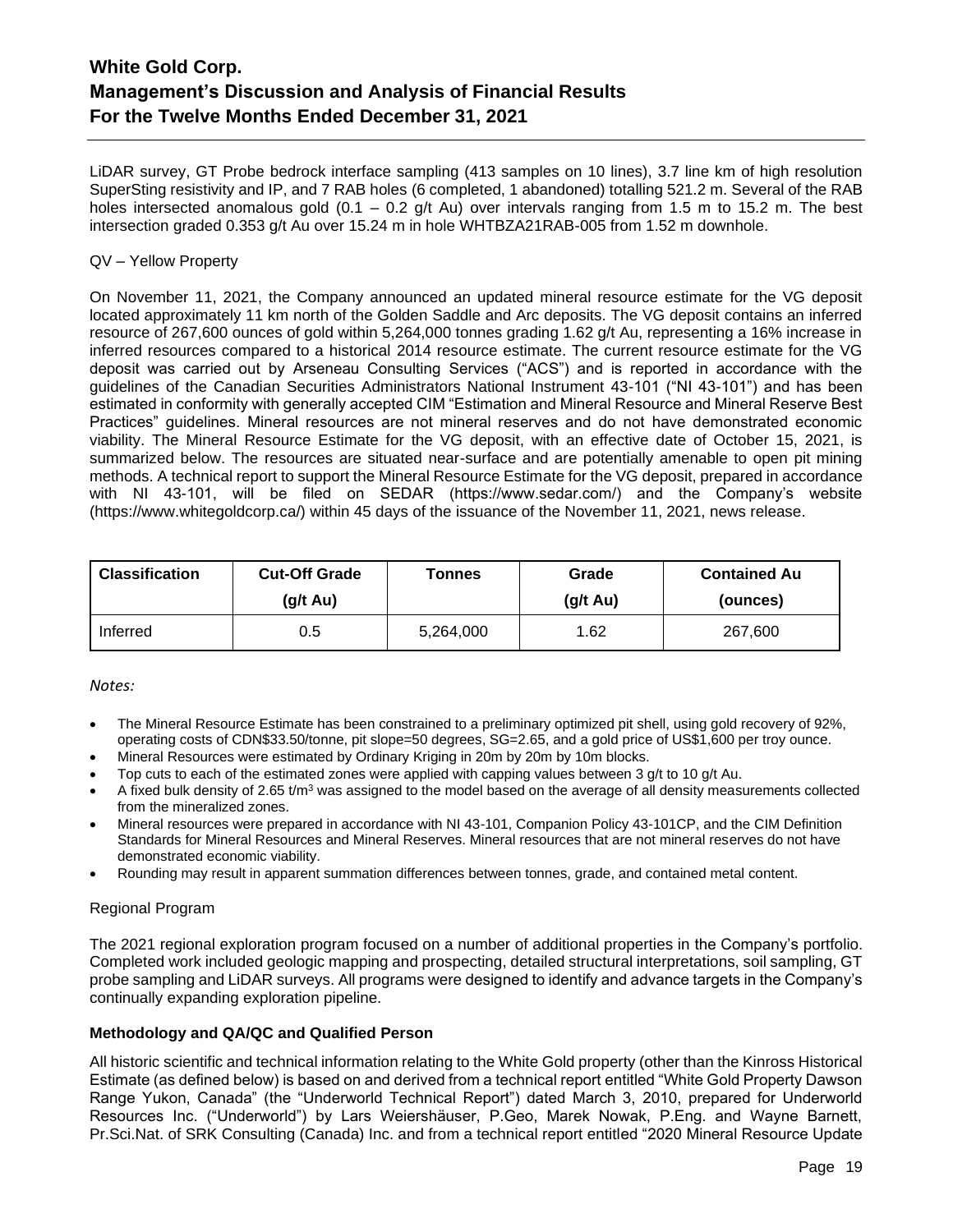for the White Gold Project, Dawson Range, Yukon, Canada" (the "2020 Technical Report") dated July 10, 2020, prepared for White Gold Corp. by Dr. Gilles Arseneau, P.Geo., of Arseneau Consulting Services. Such historic scientific and technical information is subject to all of the assumptions, qualifications and procedures set out in the Underworld Technical Report and the 2020 White Gold Technical Report, respectively, and reference should be made to the full details of these technical reports. The Underworld Technical Report may be obtained from Underworld's profile on SEDAR and the 2020 White Gold Technical Report may be obtained from the Company's profile on SEDAR. For a description of the data verification and the quality assurance program and quality control measures applicable to such historic scientific and technical information, refer to the 2020 White Gold Technical Report.

Except for the White Gold property, as set forth in the 2020 White Gold Technical Report, and the QV property which was the subject of a recent updated mineral resource estimate with a supporting Technical Report currently in preparation, historic information performed prior to the Company's involvement with the properties has not been verified by a qualified person. As the Company only acquired the portfolio of properties in the White Gold District in late 2016, the Company is continuing to evaluate the historic information as it conducts exploration activities.

All soil samples completed on behalf of the Company that are referenced above were completed by GroundTruth Exploration Inc. using the methods outlined below.

The analytical work for the 2021 program was performed by ALS Canada Ltd. (ALS) and Bureau Veritas Commodities Canada Ltd. (BV), both internationally recognized analytical services provider, at their respective Vancouver, British Columbia laboratories. Sample preparation was carried out at their respective Whitehorse, Yukon facilities. All rock RC chip, and diamond core samples were submitted to ALS and were prepared using procedure PREP-31H (crush 90% less than 2mm, riffle split off 500g, pulverize split to better than 85% passing 75 microns) and analyzed by method Au-AA23 (30g fire assay with AAS finish) and ME-ICP41 (0.5g, aqua regia digestion and ICP-AES analysis). Samples containing >10g/t Au are reanalyzed using method Au-GRAV21 (30g Fire Assay with gravimetric finish). All rock, soil, trench, GT probe and RAB samples were submitted to BV with soil samples being prepared using procedure SS80 (dry at 60 C and sieve 100g at -80 mesh) and analyzed by method AQ201 (aqua regia digestion and ICP-MS analysis). Rock, trench, GT probe and RAB samples were prepared using procedure PRP70-250 (crush 70% less than 2mm, riffle split off 250g, pulverize split to better than 85% passing 75 microns) and analyzed by method FA430 (30g fire assay with AAS finish) and AQ-201 (15g, aqua regia digestion and ICP-ES/MS analysis). Samples containing >10 g/t Au were reanalyzed using method FA530 (30g Fire Assay with gravimetric finish). The reported work was completed using industry standard procedures, including a quality assurance/quality control ("QA/QC") program consisting of the insertion of certified standard, blanks and duplicates into the sample stream.

Note that with the exception of the Golden Saddle and Arc deposits on the White Gold property and the VG deposit on the QV property, for which NI 43-101 mineral resources have been estimated, there has been insufficient exploration on the remainder of targets and properties to define a mineral resource, and it is uncertain if further exploration will result in delineation of a mineral resource.

The scientific and technical information contained in this MD&A has been reviewed and approved by Terry Brace, P.Geo., the VP, Exploration of the Company, who is a "qualified person" within the meaning of National Instrument 43-101 – *Standards of Disclosure for Mineral Projects*.

# **Results of Operations**

*The three months ended December 31, 2021 compared to the three months ended December 31, 2020.*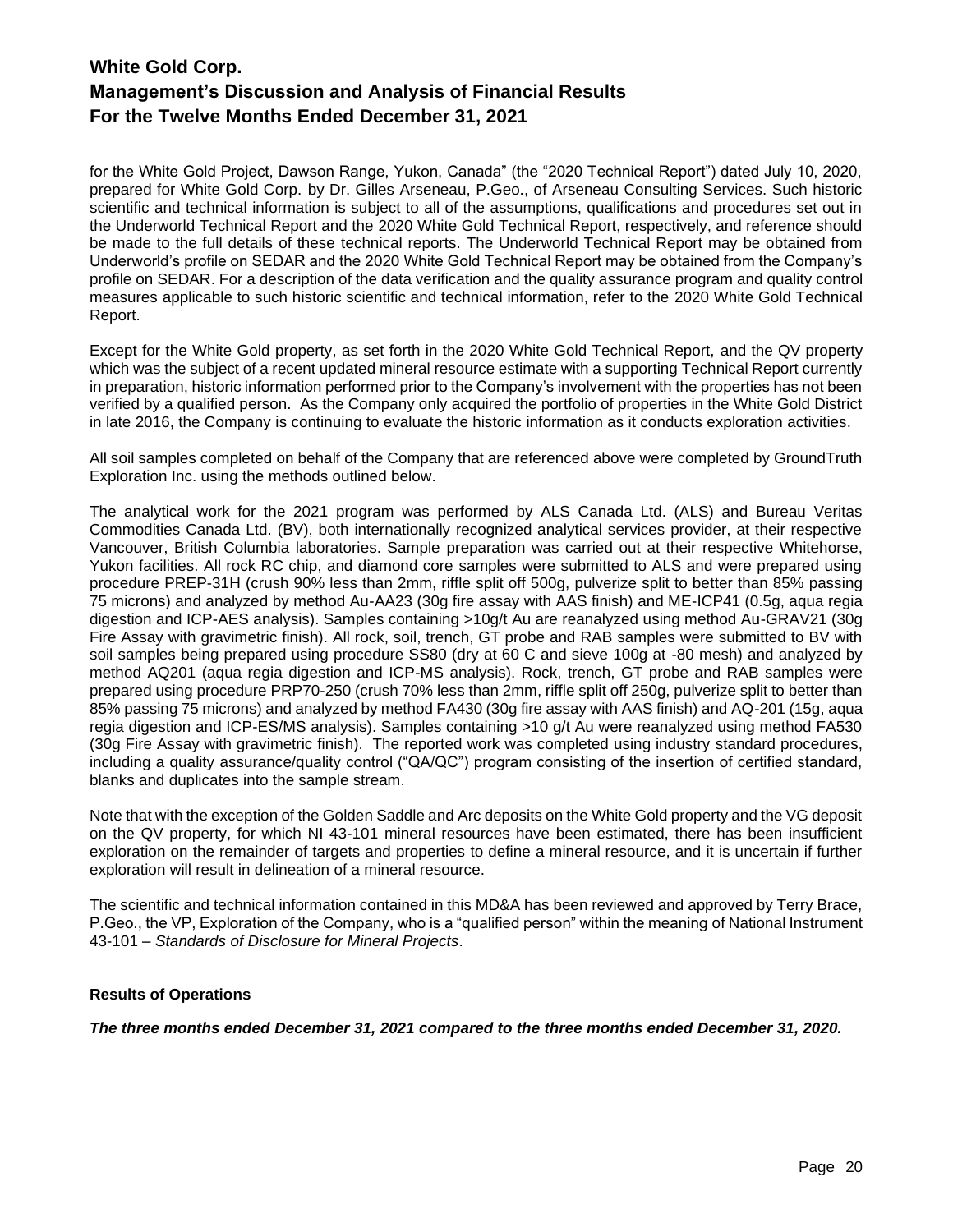The Company's net income for the three months ended December, 2021 is \$2,625,027 or \$0.02 income per share compared to a net loss of \$2,381,978 or \$0.02 loss per share in the same period of 2020. The decrease in net loss in the current period was predominately due to the contingent liability fair value adjustment.

#### *The twelve months ended December 31, 2021 compared to the twelve months ended December 31, 2020.*

The Company's net loss for the twelve months ended December 31, 2021 is \$1,212,704 or \$0.01 per share compared to a net loss of \$6,611,096 or \$0.05 per share in the same period of 2020. The decrease in net loss in the current period was predominately due to the contingent liability fair value adjustment.

#### *Summary of Quarterly Results of the Company*

The following are selected financial data prepared in accordance with IFRS and derived from the Audited Consolidated Annual Financial Statements and Unaudited Condensed Interim Consolidated Financial Statements of the Company for each of the eight most recently completed quarters.

|                      |         | Operating<br>expenses/ | Income/       | Income/<br>(Loss) per |                     |
|----------------------|---------|------------------------|---------------|-----------------------|---------------------|
| <b>Quarter Ended</b> | Revenue | (gain)                 | (Loss)        | share                 | <b>Total assets</b> |
| December 31, 2021    | -       | (2,891,870)            | 2,625,027     | 0.02                  | 127,597,517         |
| September 30, 2021   | ۰       | 1,537,785              | (1,016,099)   | (0.01)                | 120,226,593         |
| June 30, 2021        | -       | 1,472,496              | (1,392,166)   | (0.01)                | 116,156,664         |
| March 31, 2021       | ۰       | 1,441,061              | (1,429,466)   | (0.01)                | 116,414,499         |
| December 31, 2020    | -       | 1,439,639              | (2,381,978)   | (0.02)                | 117,229,870         |
| September 30, 2020   | ۰       | 1,611,390              | (1,419,865)   | (0.01)                | 118,292,472         |
| June 30, 2020        | ۰       | 1,562,041              | (1,551,914)   | (0.01)                | 118,428,376         |
| March 31, 2020       |         | 1,273,098              | (1, 257, 339) | (0.01)                | 113,113,622         |

*As the Company has recorded a loss in each of the periods presented, basic and diluted loss per share are the same since the exercise of warrants or options is anti-dilutive.*

In the three months ending December 31, 2021, the Company's largest expenses were related to operational costs associated with its exploration program regarding the portfolio of projects in the White Gold District.

#### **Off-Balance Sheet Arrangements**

At December 31, 2021, the Company had no off-balance sheet arrangements, such as guaranteed contracts, contingent interest in assets transferred to an entity, derivative instruments or any obligations that may trigger financing, liquidity, market or credit risk to the Company.

# **Related party transactions**

Compensation of key management consists of the Board of Directors, CEO & President and CFO. Key management compensation which included cash & vesting accrual impacts of stock-based compensation, for the twelve months ended December 31, 2021 was \$432,400 (\$566,996 – December 31, 2020).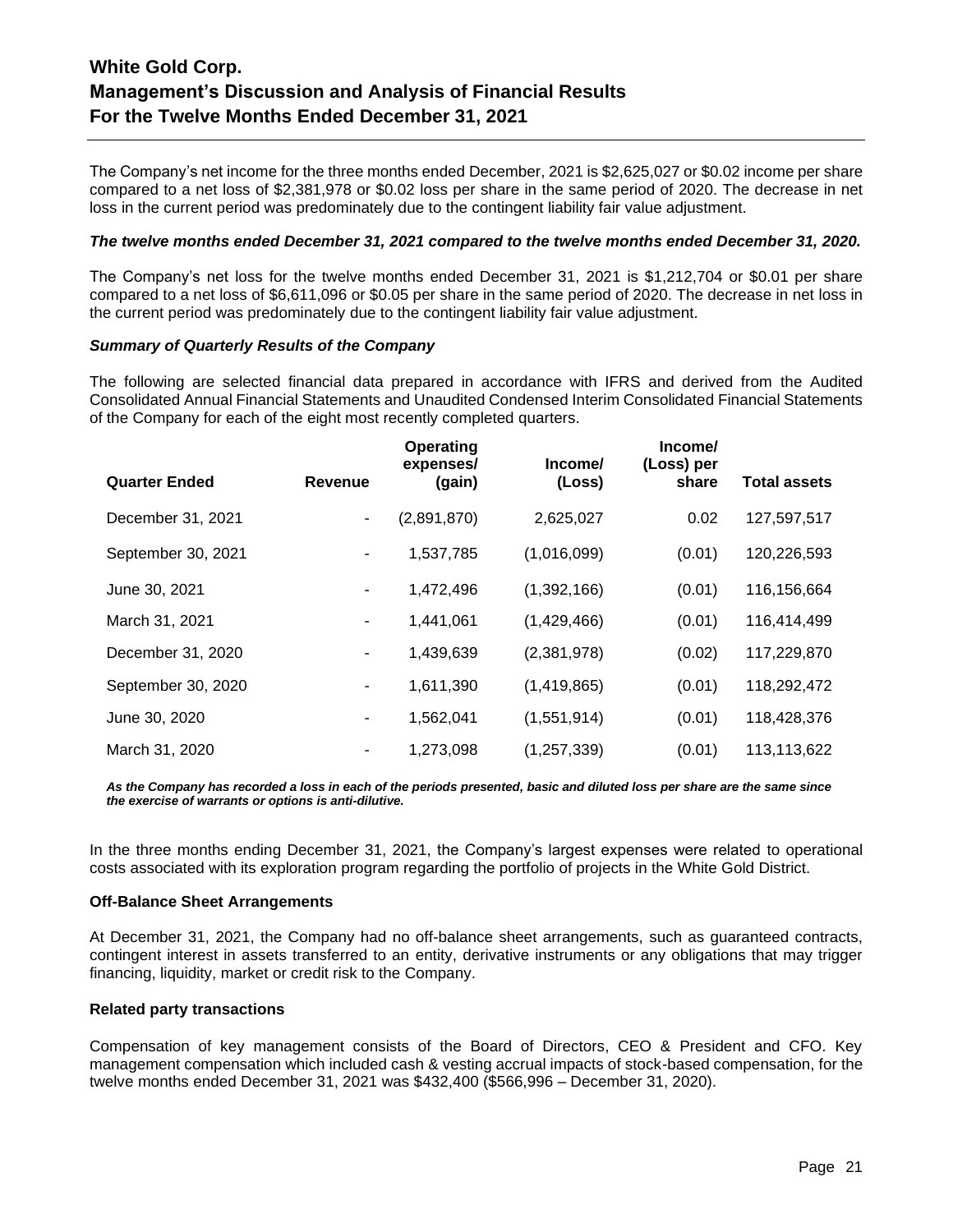During the twelve months ended December 31, 2021, the Company also incurred the following related party transactions:

Ground Truth Exploration Inc., Dawson City, YT ("Ground Truth"), assisted with the design and management of a portion of the exploration work completed by the Company for total billing in the twelve months ending December 31, 2021 of \$4,291,656 (\$4,254,453 – December 31, 2020). Ground Truth is controlled by the spouse of a director of the Company. At December 31, 2021, \$Nil of due to related parties was payable and accrued to Ground Truth (\$295,417 – December 31, 2020).

\$240,000 in Office, Rent and Administration fees (\$240,000 – December 31, 2020) was paid and accrued to a company of which an officer is an officer and director of the Company.

\$120,000 (\$120,000 – December 31, 2020) was paid as compensation for consulting services rendered by a shareholder, who is also the beneficial owner receiving the royalty on the properties under the original Ryan Option.

The current portion of the advance royalty payments of \$109,601 (\$109,602 – December 31, 2020) on the Former Kinross Properties, and \$22,491 (\$22,491 – December 31, 2020) on the QV Property respectively, are due to an officer and director of the Company.

A total annual advance royalty payment of \$155,000 (\$180,000 – December 31, 2020) on the Former Kinross and QV Properties was made to an officer and director of the Company.

All related party transactions are in the normal course of operations and have been measured at the agreed to amounts, which is the amount of consideration established and agreed to by the related parties.

| Summary of Due to Related Parties as below:            |    |           |
|--------------------------------------------------------|----|-----------|
| Current portion of Advance Royalty payable             |    | 132,092   |
| Accounts payable & Accrued liabilities to Ground Truth |    | -         |
| <b>Total Current Portion</b>                           | £. | 132.092   |
|                                                        |    |           |
| Total Long-Term Portion of Advance Royalty payable     |    | \$191,753 |
|                                                        |    |           |

# **Proposed Transactions**

The Company does not currently have any agreements to complete any proposed transactions; however, the Company from time to time in the normal course of its business does consider potential acquisitions, joint ventures, other investments and other opportunities. The Company will make disclosure in respect of any such opportunity when required under applicable securities rules.

# **Financial Condition, Liquidity and Capital Resources**

The Company has not yet determined whether the properties it holds, contain mineral resources or mineral reserves that are economically recoverable. The business of exploring for minerals involves a high degree of risk and there can be no assurance that any of the Company's current or future exploration programs will result in profitable mining operations. The Company has no source of revenue and has significant cash requirements to meet its administrative overhead and maintain its mineral interests.

At December 31, 2021, the Company had excess working capital of \$8,614,249 (\$3,459,518 – December 31, 2020), and \$9,524,526 of excess adjusted working capital (\$3,549,365 – December 31, 2020) excluding flowthrough share premium liability. The Company does not currently hold any revenue-generating properties and thereby continues to incur losses. The Company has an accumulated deficit of \$26,304,401 as at December 31, 2021 (\$25,091,697 – December 31, 2020)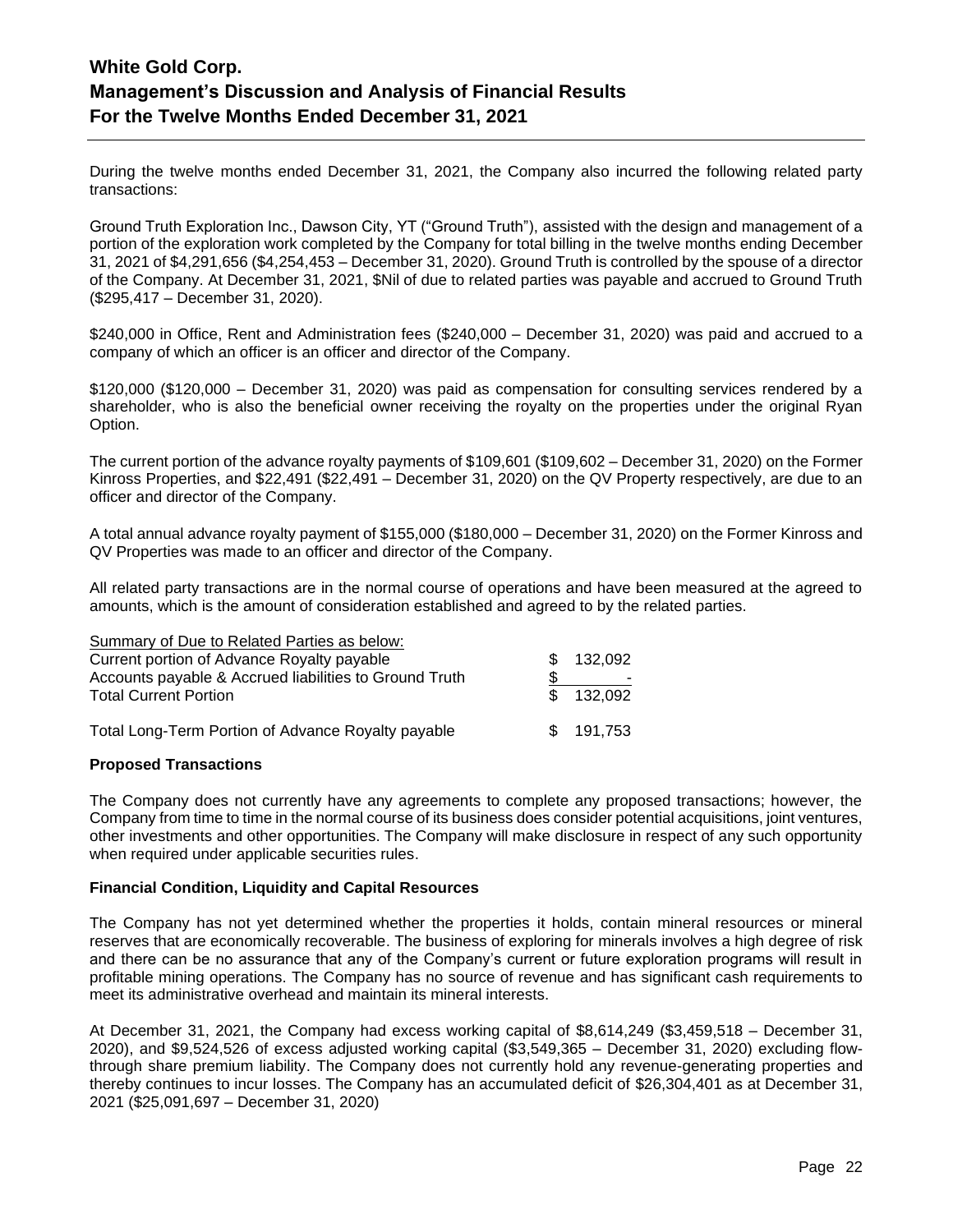As at December 31, 2021, the Company has cash and cash equivalents totaling \$9,645,803 (\$4,052,271 – December 31, 2020) and current liabilities of \$1,317,098 (\$757,308 – December 31, 2020). The current liabilities comprised of amounts due to related parties totals \$132,092 (\$427,510 – December 31, 2020) and accounts payable and accrued liabilities totals \$274,729 (\$239,951 – December 31, 2020), and flow-through share premium liability of \$910,277 (\$89,847 – December 31, 2020).

The Company has positive working capital and does not currently anticipate any liquidity or solvency concerns. Long-term, the Company's ability to execute its work plan, meet its administrative overhead obligations, discharge its liabilities and fulfill its commitments as they come due is dependent upon its success in obtaining additional financing and, ultimately, on locating economically recoverable resources and attaining profitable operations.

External financing, predominately by the issuance of equity will be sought to finance the operations of the Company and enable it to continue its efforts towards the exploration and development of its mineral properties. Failure to continue as a going concern would require the restatement of assets and liabilities on a liquidation basis, which could differ materially from the going concern basis.

# **Management Changes**

There were no management changes during the twelve months ended December 31, 2021.

#### **Management Compensation**

Compensation of key management consists of the Board of Directors, CEO & President and CFO. Key management compensation which included cash & vesting accrual impacts of stock-based compensation, for the twelve months ended December 31, 2021 was \$432,400 (\$566,966 – December 31, 2020).

The fair value of such Stock Options was estimated on the date of measurement using the Black-Scholes model. For more information see the Unaudited Condensed Consolidated Interim Financial Statements for the twelve months ended December 31, 2021.

# **Capital Management**

The Company manages its capital structure and adjusts it, based on the funds available to the Company, in order to support the acquisition, exploration and development of mineral properties. The Board of Directors does not establish quantitative return on capital criteria for management, but rather relies on the expertise of the Company's management to sustain future development of the business.

The properties in which the Company currently has an interest are in the exploration stage and as such the Company is dependent on external financing to fund its activities. In order to carry out the planned exploration and pay for administrative costs, the Company will spend its existing working capital and raise additional amounts as needed. The Company will continue to assess new properties and seek to acquire an interest in additional properties if it feels there is sufficient geologic or economic potential and if it has adequate financial resources to do so.

In connection with the June 2020 Flow-through Private Placement (see White Gold Corp. press release dated June 10, 2020, available on SEDAR.com), a flow-through share premium liability of \$333,333 was initially recognized. As of December 31, 2021, the remaining un-spent exploration expenditures was \$Nil (\$1,617,257 – December 30, 2020) while the remaining related premium liability was \$Nil (\$89,847 – December 31, 2020).

In connection with the July 2021 Flow-through Private Placement (see White Gold Corp. press release dated July 29, 2021, available on SEDAR.com), a flow-through share premium liability of \$571,983 was initially recognized. As of December 31, 2021, the remaining un-spent exploration expenditures was \$Nil while the remaining related premium liability was \$Nil.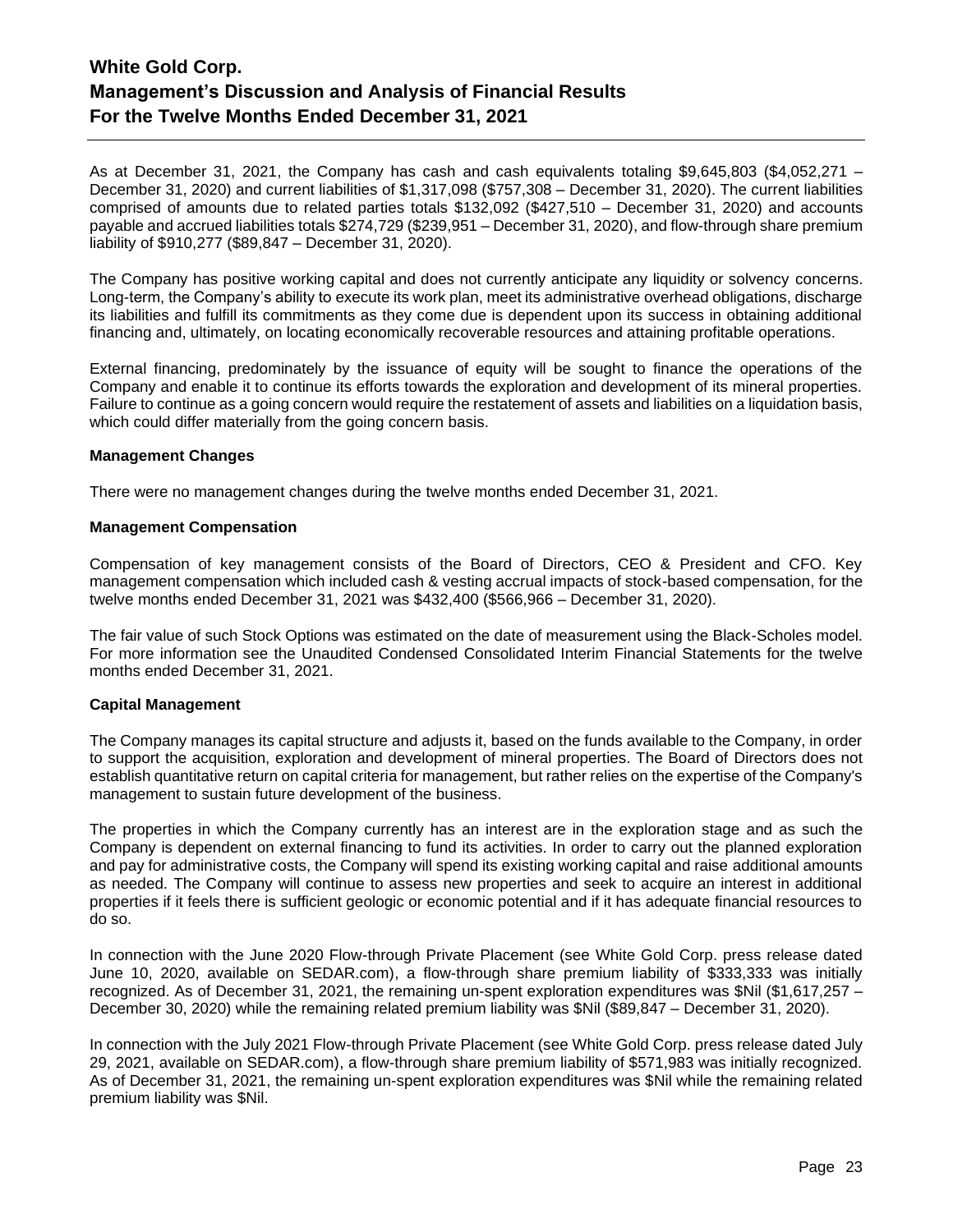In connection with the December 2021 Flow-through Private Placement (see White Gold Corp. press release dated December 22, 2021, available on SEDAR.com), a flow-through share premium liability of \$918,054 was initially recognized. As of December 31, 2021, the remaining un-spent exploration expenditures was \$6,712,565 while the remaining related premium liability was \$910,277.

Management reviews its capital management approach on an ongoing basis and believes that this approach, given the relative size of the Company, is reasonable.

There were no changes in the Company's approach to capital management during the twelve months ended December 31, 2021.

#### **Financial Instruments**

The Board has overall responsibility for the establishment and oversight of the Company's risk management framework. The Company's financial assets consist of cash and cash equivalents and property bonds in the form of GICs. The Company's financial liabilities consist due to related parties, contingent liability and advance royalty, accounts payable and accrued liabilities. Amounts (HST) receivable are not a financial instrument as they are a statutory and not a contractual right.

Due to related parties, accounts payable and accrued liabilities are classified as measured at amortized cost.

Cash and cash equivalents in the form of GICs, contingent liability and advance royalty are classified as fair value through profit or loss. These instruments are carried at fair value, with the changes in the fair value recognized in the consolidated statement of operations in the period they arise.

The fair values of the Company's due to related parties, accounts payables and accrued liabilities approximate their carrying values due to the short-term maturity of these instruments.

#### **Fair Value Measurement**

The Company classified the fair value of the financial instruments according to the following fair value hierarchy based on the amount of observable inputs used to value the instruments:

- Level 1 quoted prices in active markets for identical assets or liabilities.
- Level 2 inputs other than quoted prices included in Level 1 that are observable for the asset or liability either directly (i.e.: as prices) or indirectly (i.e.: derived from prices).
- Level 3 inputs for the asset or liability are not based on observable market data.

At December 31, 2021, the levels in the fair value hierarchy into which the Company's financial instruments are measured and recognized in the balance sheet at fair value and are categorized as follows:

|                         | Level 1     |
|-------------------------|-------------|
| Cash & cash equivalents | \$9.645.803 |
|                         | Level 3     |
| Contingent liabilities  | \$7,522,183 |

#### **Financial Instrument Risk Exposure**

The Company is exposed in varying degrees to a variety of financial instrument related risks. The Board approves and monitors the risk management processes.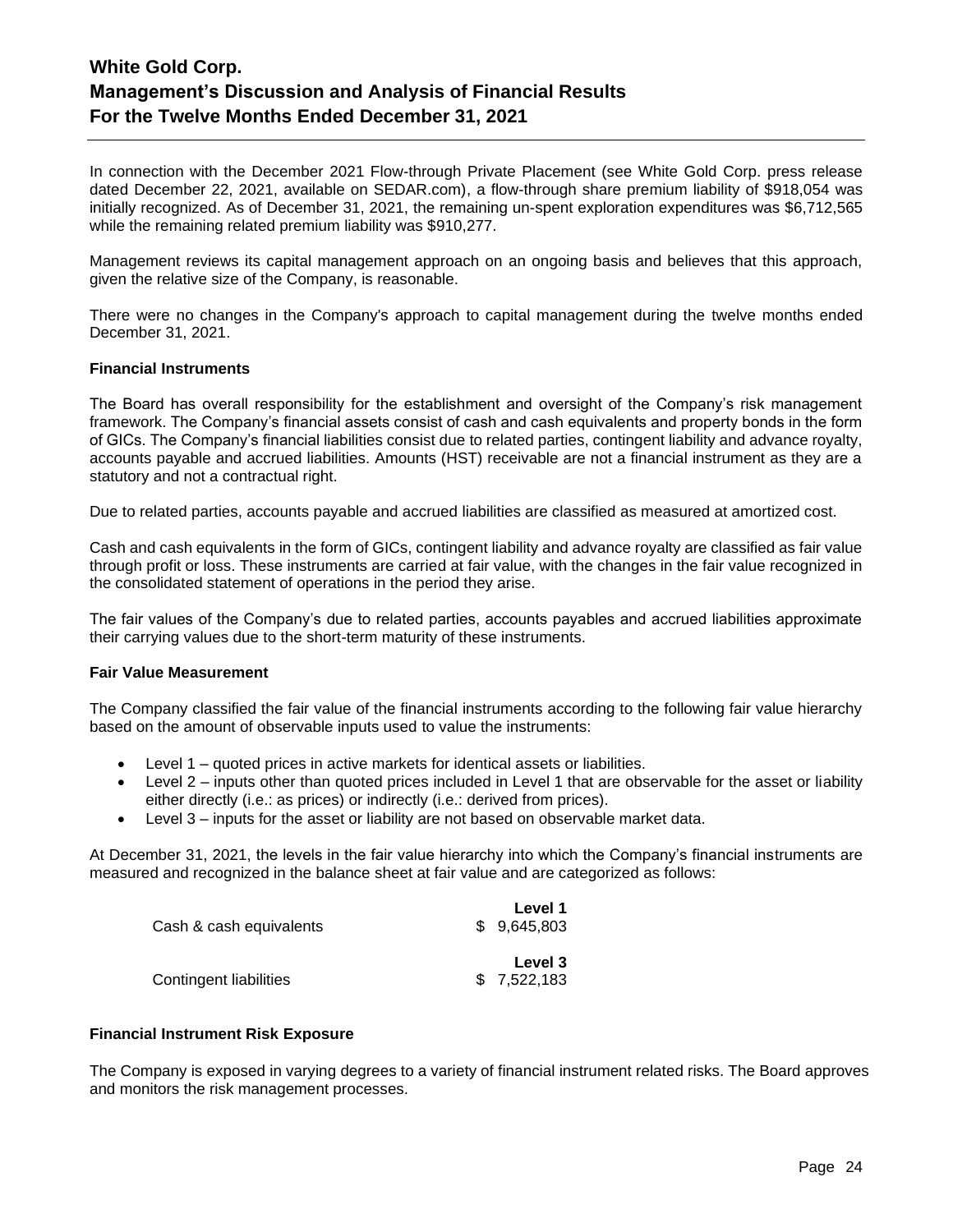The Company's financial instruments are exposed to certain financial risks, including credit risk, liquidity risk, interest risk and commodity price risk.

#### Credit risk

Credit risk is the risk of an unexpected loss if the other party to a financial instrument fails to meet contractual obligations. The Company manages this risk as cash and cash equivalents are held in a major Canadian financial institution. The Company does not have any asset-backed commercial paper in its cash and cash equivalents.

#### Liquidity risk

Liquidity risk is the risk that the Company will not be able to meet its financial obligations as they fall due. The Company manages liquidity risk through the management of its capital structure. Accounts payable and accrued liabilities are due within the current operating period.

#### Interest rate risk

Interest rate risk is the risk that the fair value or future cash flows of a financial instrument will fluctuate because of changes in market interest rates. The risk that the Company will realize a loss as a result of a decline in the fair value of the cash and cash equivalents is limited because they are generally held to maturity.

#### Commodity price risk

The ability of the Company to develop its mineral properties and the future profitability of the Company are directly related to the market price of its related commodity. The Company has not hedged any of its future related commodity sales. The Company closely monitors the price of its related commodity and its related cost of production to determine the appropriate course of action to be taken by the Company.

# **Outlook**

In addition to the projects identified above, the Company is also identifying and analyzing other potential projects and is identifying and evaluating additional opportunities. There are no assurances that the minerals concessions will be granted.

# **Caution Regarding Mineral Properties**

The Company is in the process of exploring its resource properties and has not yet determined whether the properties contain mineral resources or mineral reserves that are economically recoverable. The recoverability of the amounts shown for resource properties and any related deferred costs is dependent on the existence of economically recoverable mineral reserves, the ability of the Company to obtain the necessary financing to complete the development and future profitable production from the properties or proceeds from the disposition thereof.

# **Exploration and Evaluation Assets**

Expenditures on the exploration and evaluation of the mineral properties included:

|                     | <b>Twelve ended</b><br>December 31, 2021 | Twelve months ended<br>December 31, 2020 |
|---------------------|------------------------------------------|------------------------------------------|
| Coffee Trend East   | \$<br>1,215,880                          | 338,493<br>S                             |
| Coffee Trend West   | 4,856                                    | 3,327                                    |
| <b>Beaver Creek</b> | 98.140                                   | 1.460                                    |
| Klondike            | 388,628                                  | 315,417                                  |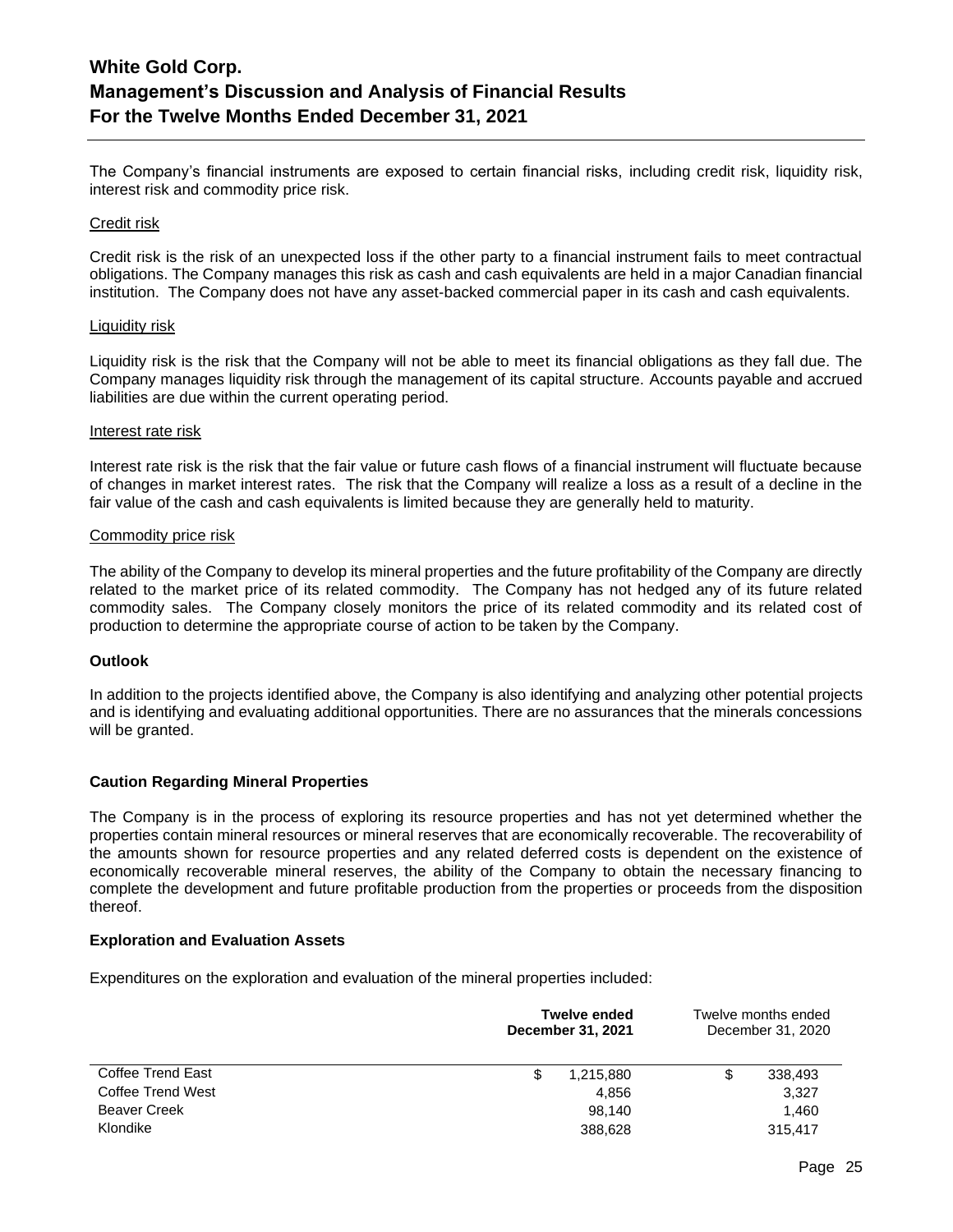| Money                   | 3.687     | 7,063     |
|-------------------------|-----------|-----------|
| White-Stewart (JP Ross) | 283,549   | 2,646,871 |
| White Gold              | 2,567,513 | 1,037,447 |
| QV                      | 2.272     | 3,935     |
| <b>Total</b>            | 4,564,525 | 4,354,013 |

# **Accounting Estimates**

The preparation of consolidated financial statements in conformity with IFRS requires management to make estimates and assumptions that affect amounts reported in the Unaudited Condensed Consolidated Interim Financial Statements for the twelve months ended December 31, 2021 and Company notes. The Company accounting policies are described in the Unaudited Condensed Consolidated Interim Financial Statements for the twelve months ended December 31, 2021.

# **Internal Controls over Financial Reporting ("ICFR")**

No changes have occurred in the current period in the Company's ICFR that have materially affected, or are reasonably likely to materially affect, the Company's ICFR.

# **Disclosure Controls and Procedures**

The Chief Executive Officer and Chief Financial Officer of the Company are responsible for establishing and maintaining appropriate information systems, procedures and controls to ensure that information used internally and disclosed externally is complete, reliable and timely. They are also responsible for establishing adequate internal controls over financial reporting to provide sufficient knowledge to support the representations made in this MD&A and the Company's Audited Consolidated Annual Financial Statements for the period ended December 31, 2021 (together the "Annual Filings").

The Chief Executive Officer and Chief Financial Officer of the Company have filed the Venture Issuer Basic Certificate with the Annual Filings on SEDAR at www.sedar.com.

In contrast to the certificate required for non-venture issuers under National Instrument 52-109 – Certification of Disclosure in Issuers' Annual and Interim Filings ("NI 52-109"), the venture issuer basic certificate does not include representations relating to the establishment and maintenance of disclosure controls and procedures ("DC&P") and ICFR, as defined in NI 52-109. Investors should be aware that inherent limitations on the ability of certifying officers of a venture issuer to design and implement on a cost-effective basis DC&P and ICFR as defined in NI 52-109 may result in additional risks to the quality, reliability, transparency, and timeliness of interim and annual filings and other reports provided under securities legislation.

# **Risk and Uncertainties**

The operations of the Company are speculative due to the high-risk nature of its business, which is the acquisition, financing, exploration, development and, if applicable, operation of mineral resource properties. In addition to the usual risks associated with an investment in a business at an early stage of development, management and the directors of the Company believe that, in particular, the following risk factors should be considered by prospective investors. These risk factors could materially affect the Company's future operating results and could cause actual events to differ materially from those described in forward–looking information relating to the Company. It should be noted that this list is not exhaustive and that other risk factors may apply. An investment in the Company may not be suitable for all investors.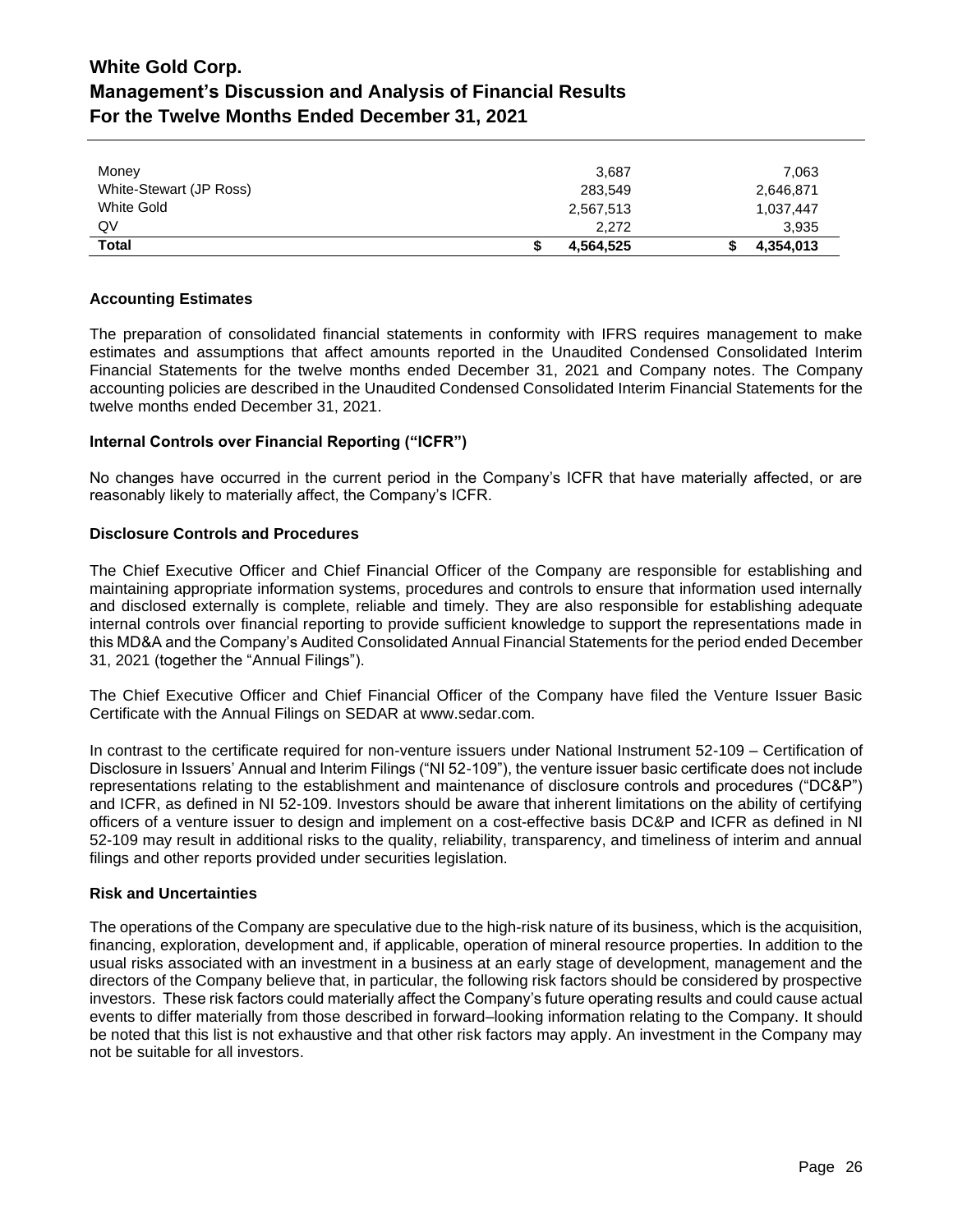# Availability of Financing

There is no assurance that additional funding will be available to the Company for additional exploration or for the substantial capital that is typically required in order to bring a mineral project to the production decision or to place a property into commercial production. There can be no assurance that the Company will be able to obtain adequate financing in the future or that the terms of such financing will be favourable. Failure to obtain such additional financing could result in the delay or indefinite postponement of further exploration and development of its properties.

# Nature of Mining, Mineral Exploration and Development Projects

Mining operations generally involve a high degree of risk. The Company's operations are subject to the hazards and risks normally encountered in the mineral exploration, development and production, including environmental hazards, explosions, unusual or unexpected geological formations or pressures and periodic interruptions in both production and transportation due to inclement or hazardous weather conditions. Such risks could result in damage to, or destruction of, mineral properties or producing facilities, personal injury, environmental damage, delays in mining, monetary losses and possible legal liability.

Exploration and development projects have no operating history upon which to base estimates of future cash operating costs. For development projects, reserve and resource estimates and estimates of cash operating costs are, to a large extent, based upon the interpretation of geologic data obtained from drill holes and other sampling techniques, and feasibility studies, which derive estimates of cash operating costs based upon anticipated tonnage and grades of ore to be mined and processed, ground conditions, the configuration of the ore body, expected recovery rates of minerals from the ore, estimated operating costs, anticipated climatic conditions and other factors. As a result, actual production, cash operating costs and economic returns could differ significantly from those estimated. Indeed, current market conditions are forcing many mining operations

to increase capital and operating cost estimates. It is not unusual for new mining operations to experience problems during the start-up phase, and delays in the commencement of production often can occur.

Mineral exploration is highly speculative in nature. There is no assurance that exploration efforts will be successful. Even when mineralization is discovered, it may take several years until production is possible, during which time the economic feasibility of production may change. Substantial expenditures are required to establish proven and probable mineral reserves through drilling. Because of these uncertainties, no assurance can be given that exploration programs will result in the establishment or expansion of mineral resources or mineral reserves. There is no certainty that the expenditures made by the Company towards the search and evaluation of mineral deposits will result in discoveries or development of commercial quantities of ore.

# No Revenues

To date the Company has recorded no revenues from operations and the Company has not commenced commercial production on any property. There can be no assurance that significant losses will not occur in the near future or that the Company will be profitable in the future. The Company's operating expenses and capital expenditures may increase in subsequent years as consultants, personnel and equipment associated with advancing exploration, development and commercial production of the Company's properties. The Company expects to continue to incur losses unless and until such time as it enters into commercial production and generates sufficient revenues to fund its continuing operations, if any. The development of the Company's properties will require the commitment of substantial resources to conduct time-consuming development. There can be no assurance that the Company will generate any revenues or achieve profitability.

# Liquidity Concerns and Future Financings

The Company will require significant capital and operating expenditures in connection with the exploration and development of its properties. There can be no assurance that the Company will be successful in obtaining required financing as and when needed. Volatile markets may make it difficult or impossible for the Company to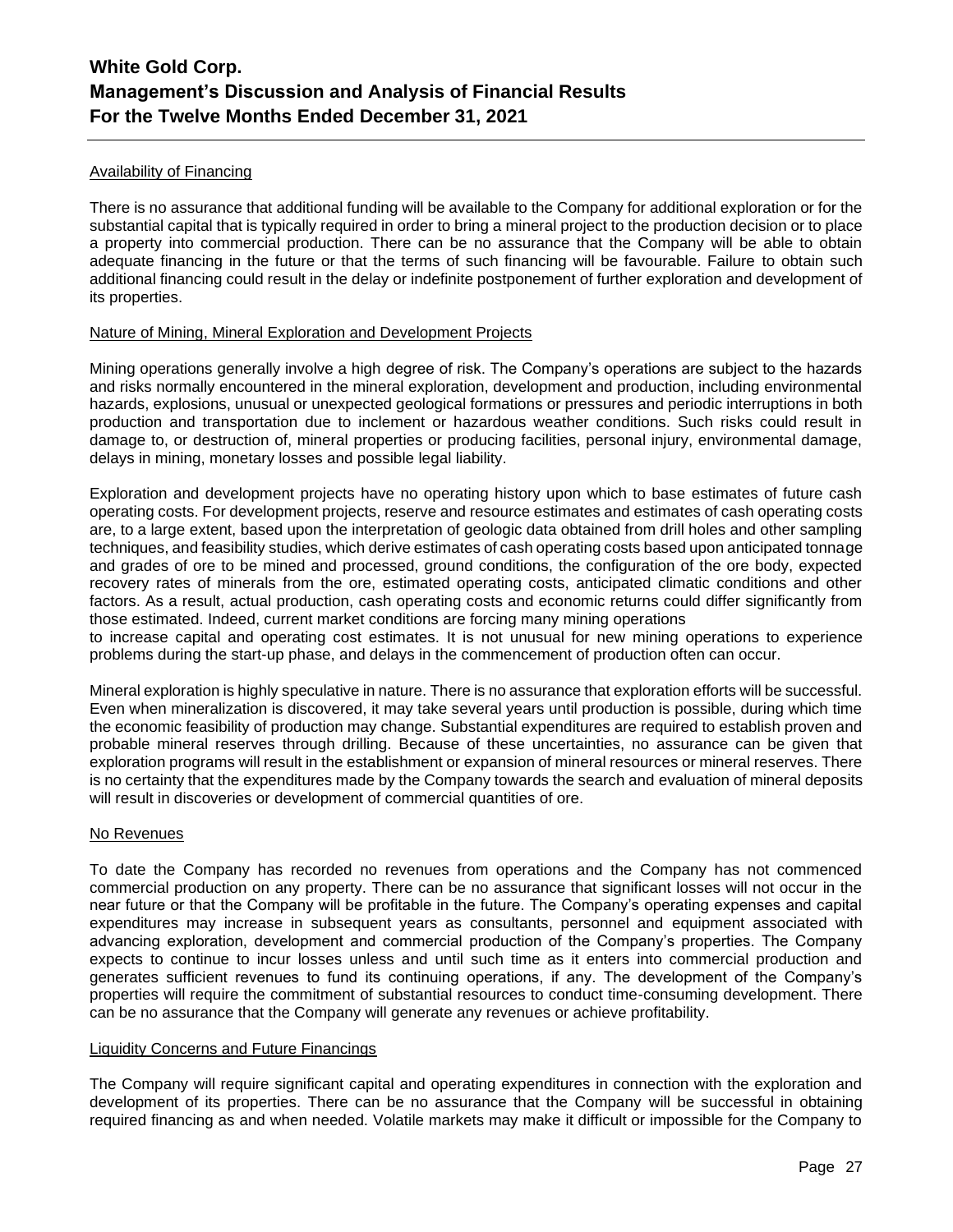obtain debt financing or equity financing on favourable terms, if at all. Failure to obtain additional financing on a timely basis may cause the Company to postpone or slow down its development plans, forfeit rights in some or all of its properties or reduce or terminate some or all of its activities.

# Foreign Exchange

Mineral commodities are sold in United States dollars and consequently, the Company is subject to foreign exchange risks relating to the relative value of the Canadian dollar as compared to the US dollar. To the extent of the Company generates revenue upon reaching the production stage on its properties, it will be subject to foreign exchange risks as revenues will be received in US dollars while operating and capital costs will be incurred primarily in Canadian dollars. A decline in the US dollar would result in a decrease in the real value of the Company's revenues and adversely affect its financial performance.

# Mineral Resource or Mineral Reserve

The Company is in the process of exploring its resource properties and has not yet determined whether the properties contain mineral resources or mineral reserves that are economically recoverable. The recoverability of the amounts shown for resource properties and any related deferred costs is dependent on, amongst other things, the availability of permits and licenses, adequate infrastructure, the existence of economically recoverable mineral reserves, the ability of the Company to obtain the necessary financing to complete the development and future profitable production from the properties or proceeds from the disposition thereof.

Even once the Company has estimated any additional mineral resources or any mineral reserves, there are numerous uncertainties inherent in estimating mineral resources and mineral reserves, including many factors beyond the control of the Company. Such estimates are a subjective process, and the accuracy of any mineral resource or mineral reserve estimate is a function of the quantity and quality of available data and of the assumptions made and judgments used in engineering and geological interpretation. These amounts are estimates only and the actual level of mineral recovery from such deposits may be different.

Differences between management's assumptions, including economic assumptions such as metal prices and market conditions, and actual events could have a material adverse effect on the Company's mineral reserve or resource estimates, as applicable, from time to time.

Unless otherwise indicated, mineralization figures presented in this MD&A and in any NI 43-101 technical reports filed by the Company are based upon estimates made by geologists and the Company's personnel. Although the mineral resource figures set out in this MD&A and in such technical reports have been carefully prepared and reviewed or verified by qualified persons, these amounts are estimates only and no assurance can be given that an identified mineral resource will ever become a mineral reserve or in any way qualify as a commercially mineable (or viable) ore body which can be legally and economically exploited. These estimates are imprecise and depend upon geological interpretation and statistical inferences drawn from drilling and sampling analysis, all of which may prove to be unreliable. Furthermore, there are risks related to the reliability of analytical results and unforeseen possible variations in grade or other considerations.

# Licences and Permits, Laws and Regulations

The Company's exploration activities require permits and approvals from various government authorities, and are subject to extensive federal, provincial, state and local laws and regulations governing prospecting, development, production, exports, taxes, labour standards, occupational health and safety, mine safety and other matters. Such laws and regulations are subject to change, can become more stringent and compliance can therefore become costlier. In addition, the Company may be required to compensate those suffering loss or damage by reason of its activities. There can be no guarantee that the Company will be able to maintain or obtain all necessary licences, permits and approvals that may be required to explore and develop its properties, commence construction or operation of mining facilities.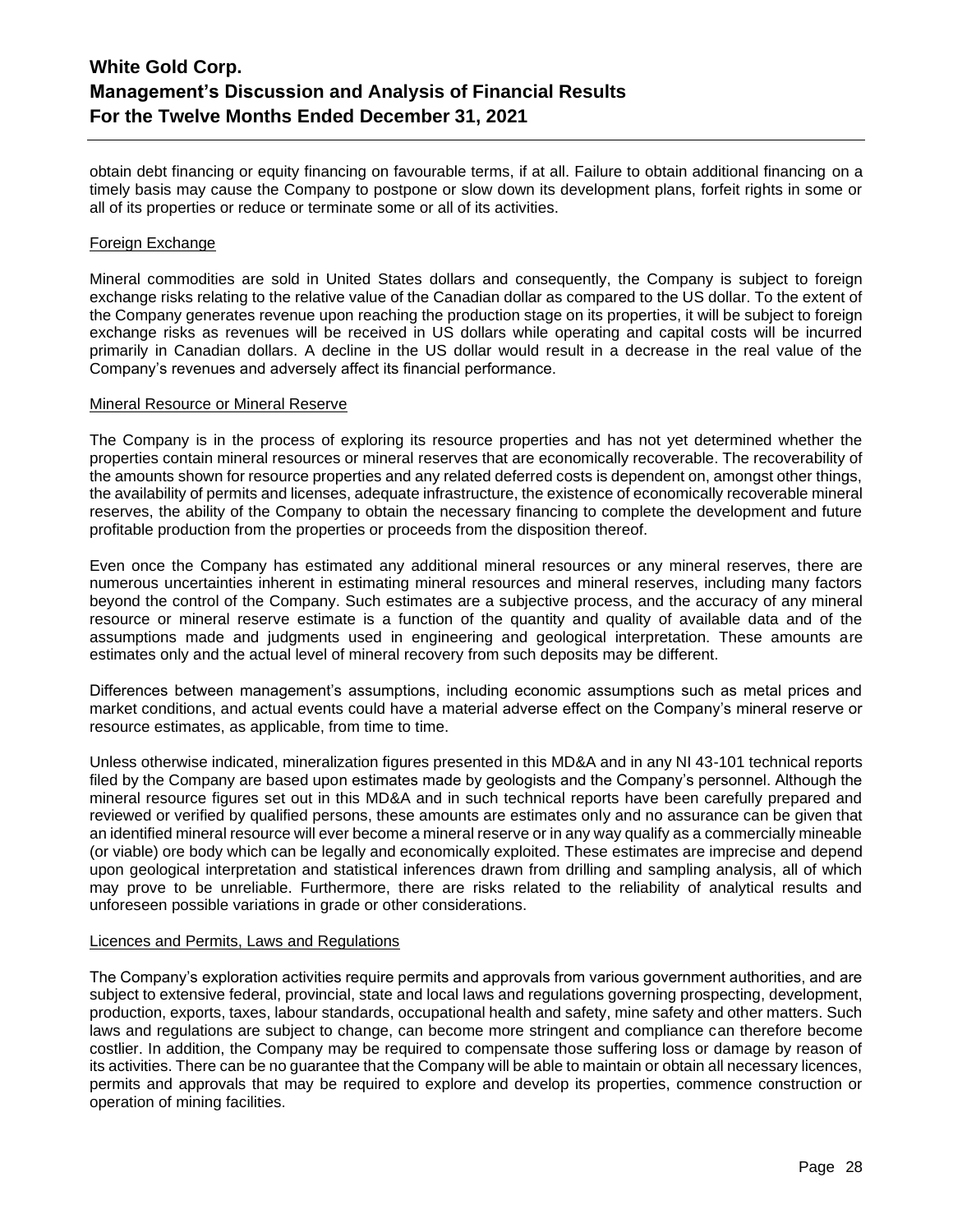# Mineral Commodity Prices

The profitability of the Company's operations will be dependent upon the market price of mineral commodities. Mineral prices fluctuate widely and are affected by numerous factors beyond the control of the Company. The level of interest rates, the rate of inflation, the world supply of mineral commodities and the stability of exchange rates can all cause significant fluctuations in prices. Such external economic factors are in turn influenced by changes in international investment patterns, monetary systems and political developments. The price of mineral commodities has fluctuated widely in recent years, and future price declines could cause commercial production to be impracticable, thereby having a material adverse effect on the Company's business, financial condition and result of operations.

#### Environmental

The Company's activities are subject to extensive federal, provincial state and local laws and regulations governing environmental protection and employee health and safety. Environmental legislation is evolving in a manner that is creating stricter standards, while enforcement, fines and penalties for non-compliance are also increasingly stringent. The cost of compliance with changes in governmental regulations has the potential to reduce the profitability of operations. Further, any failure by the Company to comply fully with all applicable laws and regulations could have significant adverse effects on the Company, including the suspension or cessation of operations.

# Title to Properties

The acquisition of title to resource properties is a very detailed and time-consuming process. The Company may hold its interest in certain of its properties through mining claims. Title to, and the area of, the mining claims may be disputed. There is no guarantee that such title will not be challenged or impaired. There may be challenges to the title of the properties in which the Company may have an interest, which, if successful, could result in the loss or reduction of the Company's interest in the properties.

# Uninsured Risks

In the course of exploration and development of mineral properties, certain risks, and in particular, unexpected or unusual geological operating conditions including explosions, rock bursts, cave- ins, fire and earthquakes may occur. It is not always possible to fully insure against such risks as a result of high premiums or other reasons. Should such liabilities arise, they could reduce or eliminate any future profitability and result in increasing costs and a decline in the value of the Common Shares.

#### Management

The Company is dependent on a relatively small number of key personnel, the loss of any of whom could have an adverse effect on the Company.

#### **Competition**

The Company competes with many other mineral exploration and development companies that have substantially greater resources than the Company. Such competition may result in the Company being unable to acquire desired properties, recruit or retain qualified employees or acquire the capital necessary to fund its operations and develop its properties. The Company's inability to compete with other mining companies for these resources would have a material adverse effect on the Company's results of operation and business.

#### Dependence on Outside Parties

The Company has relied upon consultants, engineers and others and intends to rely on these parties for development, construction and operating expertise. Substantial expenditures are required to establish mineral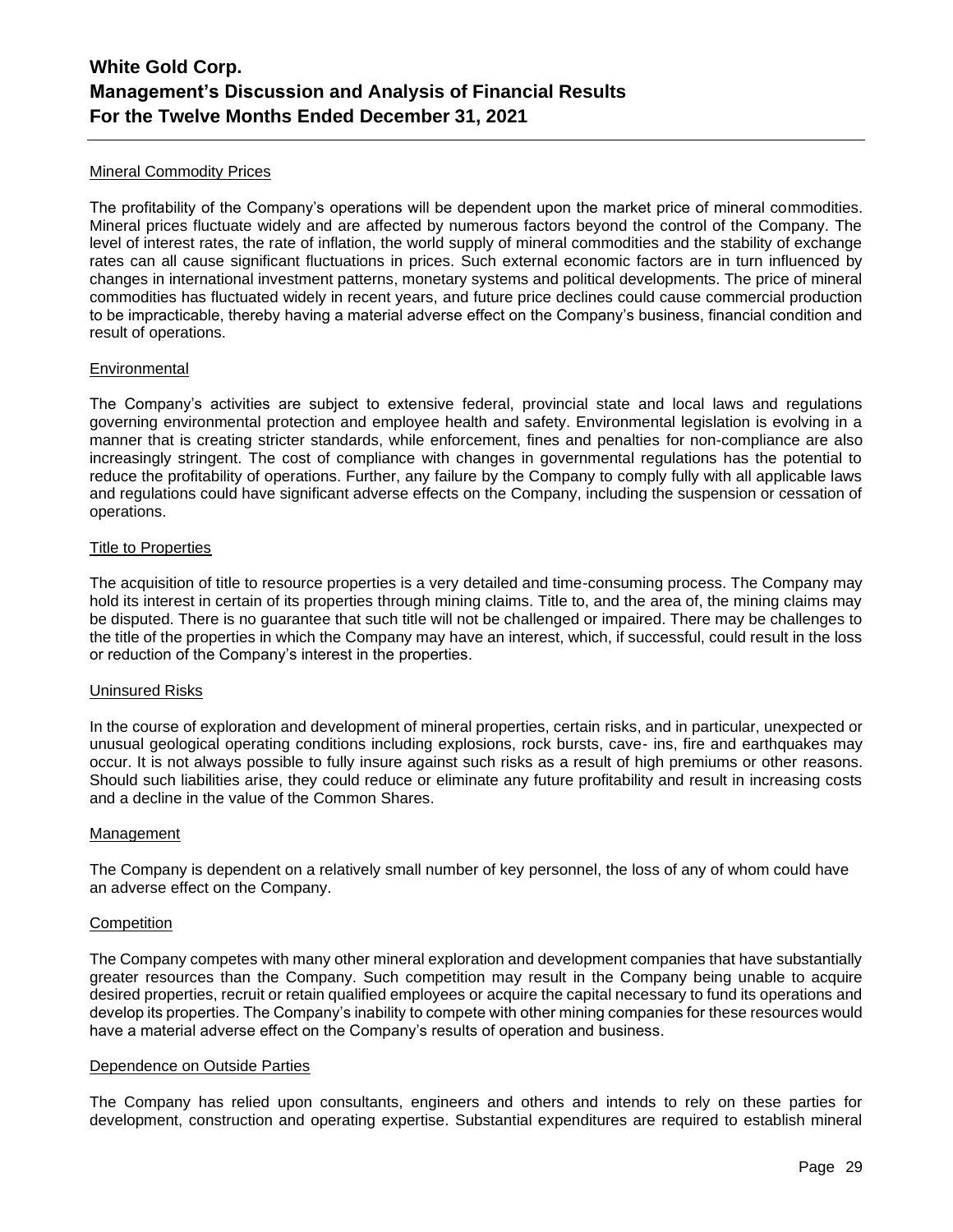resources and mineral reserves through drilling, to carry out environmental and social impact assessments, to develop metallurgical processes to extract metal and, in the case of new properties, to develop the exploration and plant infrastructure at any particular site. If such parties' work is deficient or negligent or is not completed in a timely manner, it could have a material adverse effect on the Company.

### Qualified Personnel

Recruiting and retaining qualified personnel in the future is critical to the Company's success. As the Company develops its projects, the need for skilled labour will increase. The number of persons skilled in the exploration and development of mineral properties is limited and competition for this workforce is intense. The development of the Company's properties may be significantly delayed or otherwise adversely affected if the Company cannot recruit and retain qualified personnel as and when required.

#### Availability of Reasonably Priced Raw Materials

The Company will require a variety of raw materials in its business. To the extent these materials are unavailable or available only at significantly increased prices, the Company's financial performance could be adversely impacted.

#### Share Price Fluctuations

The market price of securities of many companies experience wide fluctuations in price that are not necessarily related to the operating performance, underlying asset values or prospects of such companies. There can be no assurance that fluctuations in the price of the Common Shares will not occur.

#### Conflicts of Interest

Certain of the Company's directors and officers serve or may agree to serve as directors or officers of other companies and, to the extent that such other companies may participate in ventures in which the Company may participate, the directors of the Company may have a conflict of interest in negotiating and concluding terms respecting such participation.

# COVID-19 Related Risks

The worldwide emergency measures taken to combat the COVID-19 pandemic may continue, could be expanded, and could also be reintroduced in the future following relaxation. As governments implement monetary and fiscal policy changes aimed to help stabilize economies and capital markets, we cannot predict legal and regulatory responses to concerns about the COVID-19 pandemic and related public health issues and how these responses may impact our business. The COVID-19 pandemic, actions taken globally in response to it, and the ensuing economic downturn has caused significant disruption to business activities and economies. To date, the Company's 2021 exploration program on its mineral properties has been executed as planned and the Company's exploration activities continue to operate. Mining operations have been deemed an essential service in the Yukon. However, the depth, breadth and duration of any potential disruptions remain highly uncertain at this time. Furthermore, governments are developing frameworks for the staged resumption of business activities. As a result, it is difficult to predict how significant the impact of the COVID-19 pandemic, including any responses to it, will be on the global economy and our business. The Company has and continues to engage in discussions with Yukon government to adjust to the dynamic conditions. At this time, it is not possible to reliably estimate the financial impact of the length or severity of COVID-19. We have outlined these risks in more detail below.

# *Strategic & Operational Risks*

The ongoing COVID-19 pandemic could adversely impact our financial condition in future periods as a result of reduced business opportunities via acquisitions and dispositions of exploration and development properties. The uncertainty around the expected duration of the pandemic and the measures put in place by governments to